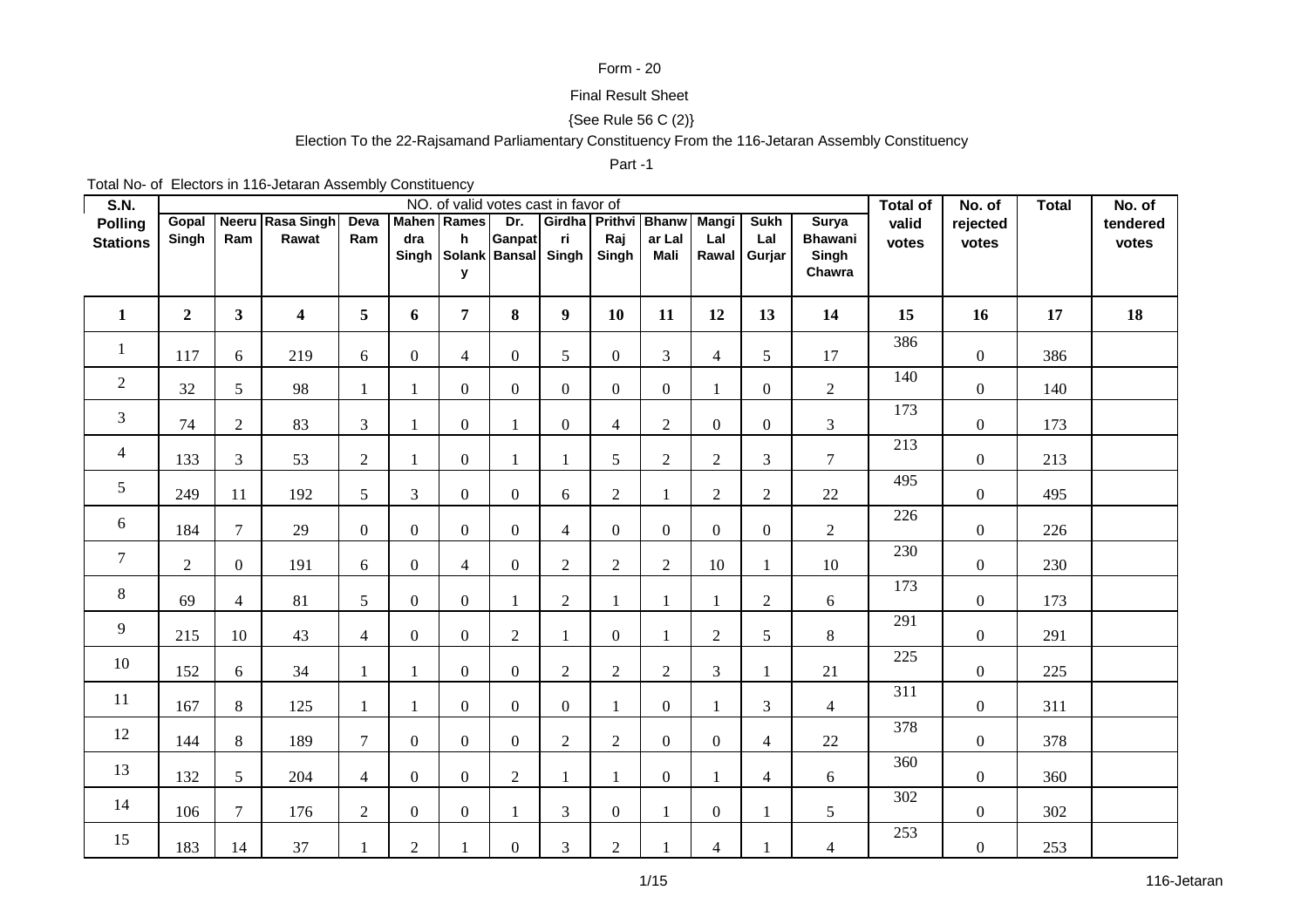| S.N.            |       |                  |                   |                  |                  | NO. of valid votes cast in favor of |                  |                |                      |                       |                |                  |                 | Total of         | No. of           | <b>Total</b> | No. of   |
|-----------------|-------|------------------|-------------------|------------------|------------------|-------------------------------------|------------------|----------------|----------------------|-----------------------|----------------|------------------|-----------------|------------------|------------------|--------------|----------|
| <b>Polling</b>  | Gopal | <b>Neeru</b>     | <b>Rasa Singh</b> | Deva             |                  | <b>Mahen</b> Rames                  | Dr.              |                | Girdha Prithvi Bhanw |                       | Mangi          | <b>Sukh</b>      | <b>Surya</b>    | valid            | rejected         |              | tendered |
| <b>Stations</b> | Singh | Ram              | Rawat             | Ram              | dra              | h<br>Solank Bansal                  | Ganpat           | ri             | Raj                  | ar Lal<br><b>Mali</b> | Lal            | Lal              | <b>Bhawani</b>  | votes            | votes            |              | votes    |
|                 |       |                  |                   |                  | Singh            | У                                   |                  | Singh          | Singh                |                       |                | Rawal Gurjar     | Singh<br>Chawra |                  |                  |              |          |
|                 |       |                  |                   |                  |                  |                                     |                  |                |                      |                       |                |                  |                 |                  |                  |              |          |
| 16              | 93    | 8                | 163               | $\boldsymbol{0}$ | $\boldsymbol{0}$ | $\overline{0}$                      | $\mathbf{1}$     | 1              | $8\,$                | $\mathbf{0}$          | $\overline{0}$ | 1                | 6               | 281              | $\overline{0}$   | 281          |          |
| 17              | 71    | $\overline{4}$   | 108               | $\mathbf{1}$     | 1                | $\overline{0}$                      | $\overline{0}$   | $\overline{0}$ | $\overline{0}$       | $\boldsymbol{0}$      | 1              | $\sqrt{2}$       | 3               | 191              | $\boldsymbol{0}$ | 191          |          |
| $18\,$          | 110   | $\overline{4}$   | 115               | $\overline{4}$   | $\boldsymbol{0}$ | $\overline{0}$                      | $\boldsymbol{0}$ | $\overline{2}$ | $\mathbf{1}$         | 5                     | $\overline{0}$ | $\boldsymbol{0}$ | $\sqrt{6}$      | 247              | $\boldsymbol{0}$ | 247          |          |
| 19              | 33    | 6                | 79                | 1                | 1                | 1                                   | $\overline{0}$   | $\mathfrak{Z}$ | $\mathbf{1}$         | -1                    | 3              | $\overline{4}$   | 9               | 142              | $\overline{0}$   | 142          |          |
| 20              | 41    | 5                | 161               | 9                | $\overline{4}$   | $\mathbf{0}$                        | $\boldsymbol{0}$ | $\overline{0}$ | $\overline{0}$       | $\overline{2}$        | $\overline{4}$ | $\boldsymbol{0}$ | $17\,$          | 243              | $\boldsymbol{0}$ | 243          |          |
| 21              | 111   | 25               | 128               | 5                | $\overline{0}$   | $\mathbf{1}$                        | $\overline{0}$   | 5              | 6                    | $\mathbf{0}$          | 6              | 1                | $\sqrt{6}$      | 294              | $\overline{0}$   | 294          |          |
| 22              | 249   | $8\,$            | 32                | $\boldsymbol{0}$ | $\mathbf{2}$     | $\mathbf{1}$                        | $\boldsymbol{0}$ | $\overline{4}$ | $\mathfrak s$        | $\overline{2}$        | 4              | $\boldsymbol{0}$ | 15              | 322              | $\overline{0}$   | 322          |          |
| 23              | 57    | 9                | 241               | 9                | $\boldsymbol{0}$ | $\mathbf{1}$                        | $\mathbf{1}$     | $\overline{2}$ | $\mathbf{1}$         | $\mathfrak{Z}$        | 5              | $\mathbf{2}$     | 16              | 347              | $\boldsymbol{0}$ | 347          |          |
| $24\,$          | 118   | 9                | 243               | $\,8\,$          | 3                | $\mathbf{1}$                        | $\mathbf{1}$     | $\overline{4}$ | $\overline{2}$       | $\overline{2}$        | $8\,$          | 5                | 18              | 422              | $\overline{0}$   | 422          |          |
| 25              | 55    | $\mathfrak{Z}$   | 84                | $\overline{4}$   | $\boldsymbol{0}$ | $\overline{0}$                      | $\overline{0}$   | 1              | $\mathbf{0}$         | $\mathbf{0}$          | $\overline{0}$ | 1                | $10\,$          | 158              | $\boldsymbol{0}$ | 158          |          |
| 26              | 80    | 11               | 200               | 10               | 7                | $\mathbf{1}$                        | $\boldsymbol{0}$ | $\overline{4}$ | 100                  | $\tau$                | 5              | $\mathbf{1}$     | 11              | 437              | $\boldsymbol{0}$ | 437          |          |
| $27\,$          | 115   | 11               | 136               | 6                | 14               | $\mathbf{1}$                        | 3                | 5              | 62                   | 3                     | $\overline{2}$ | $\sqrt{2}$       | 11              | $\overline{371}$ | $\overline{0}$   | 371          |          |
| 28              | 40    | $\boldsymbol{0}$ | 12                | $\mathbf{1}$     | $\overline{2}$   | $\overline{0}$                      | $\mathbf{0}$     | $\overline{0}$ | 49                   | 1                     | $\mathbf{1}$   | 1                | $\overline{2}$  | 109              | $\overline{0}$   | 109          |          |
| 29              | 145   | $\mathbf{1}$     | 19                | 5                | 3                | $\overline{0}$                      | $\mathbf{0}$     | $\overline{0}$ | $77\,$               | $\overline{1}$        | 3              | $\mathfrak{Z}$   | 3               | 260              | $\boldsymbol{0}$ | 260          |          |
| $30\,$          | 149   | $\overline{4}$   | 68                | $\overline{7}$   | $\overline{0}$   | $\mathbf{1}$                        | $\boldsymbol{0}$ | $\mathbf{1}$   | 13                   | $\overline{2}$        | $\overline{2}$ | $\mathbf{1}$     | $8\,$           | 256              | $\overline{0}$   | 256          |          |
| 31              | 54    | 1                | $\overline{3}$    | $\overline{4}$   | $\mathfrak{Z}$   | $\overline{2}$                      | 2                | $\overline{7}$ | 102                  | $\boldsymbol{6}$      | $\overline{4}$ | $\mathbf{0}$     | $\sqrt{6}$      | 194              | $\boldsymbol{0}$ | 194          |          |
| $32\,$          | 132   | 15               | 109               | $\mathbf{1}$     | 1                | $\overline{0}$                      | $\boldsymbol{0}$ | $\overline{0}$ | $\mathbf{1}$         | $\mathbf{1}$          | 5              | $\sqrt{2}$       | 6               | 273              | $\overline{0}$   | 273          |          |
| 33              | 146   | $\mathbf{1}$     | 129               | $\overline{2}$   | $\mathbf{0}$     | $\mathbf{1}$                        | $\mathbf{1}$     | $\overline{0}$ | $\boldsymbol{0}$     | $\mathfrak{Z}$        | $\overline{4}$ | $\mathbf{1}$     | $\overline{4}$  | 292              | $\boldsymbol{0}$ | 292          |          |
| 34              | 194   | 15               | 140               | $\sqrt{2}$       | $\boldsymbol{2}$ | $\mathbf{1}$                        | $\mathbf{0}$     | 3              | $\overline{0}$       | $\overline{2}$        | $\mathbf{1}$   | 3                | 9               | 372              | $\boldsymbol{0}$ | 372          |          |
| 35              | 30    | 10               | 131               | $\mathfrak{S}$   | $\boldsymbol{0}$ | $\mathbf{1}$                        | $\boldsymbol{0}$ | $\mathbf{1}$   | $\overline{4}$       |                       | $\overline{2}$ | $\overline{c}$   | 3               | 190              | $\boldsymbol{0}$ | 190          |          |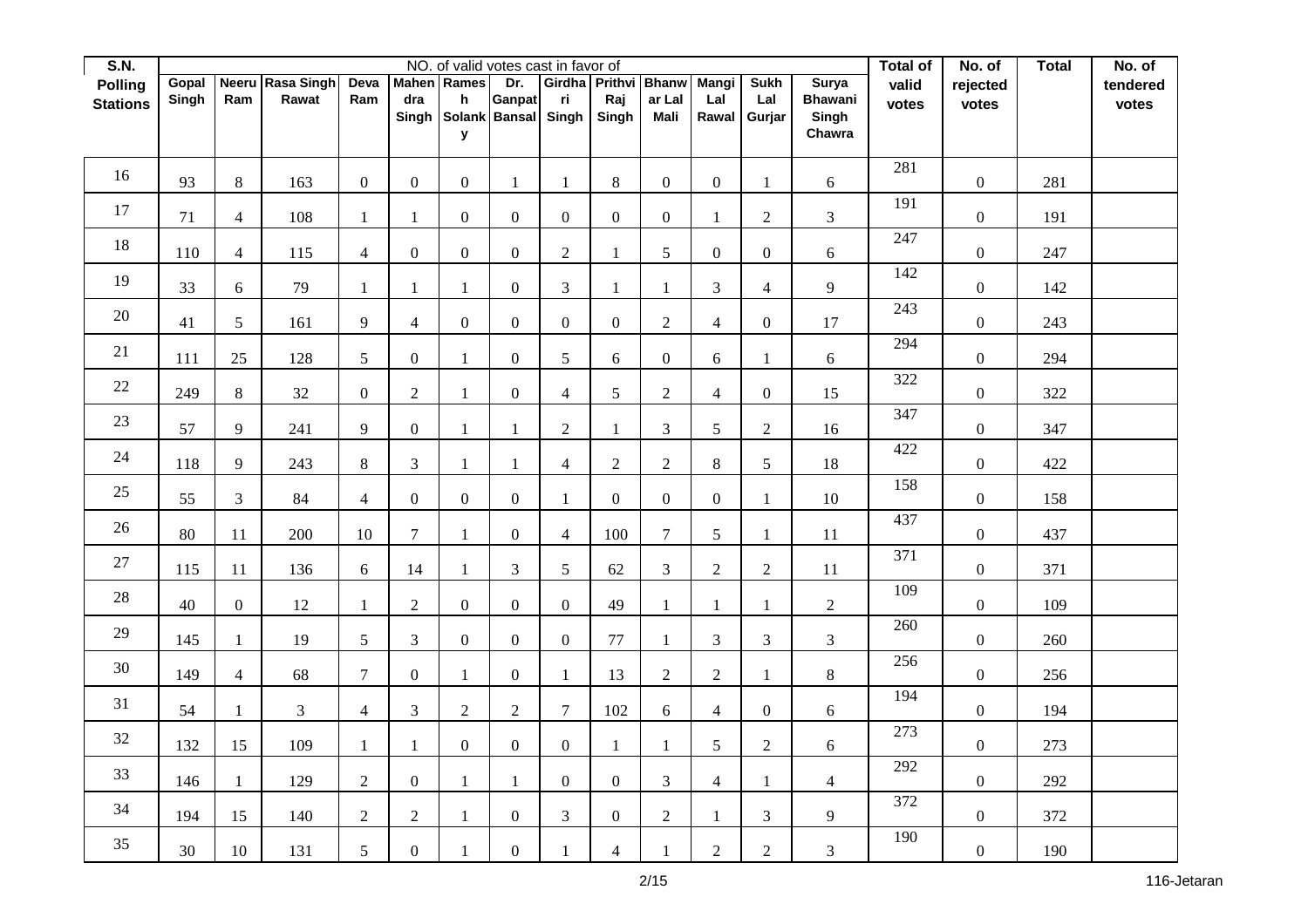| S.N.            |       |                  |                   |                  |                  |                  | NO. of valid votes cast in favor of |                  |                      |                  |                  |                     |                         | Total of | No. of           | <b>Total</b> | No. of   |
|-----------------|-------|------------------|-------------------|------------------|------------------|------------------|-------------------------------------|------------------|----------------------|------------------|------------------|---------------------|-------------------------|----------|------------------|--------------|----------|
| <b>Polling</b>  | Gopal | <b>Neeru</b>     | <b>Rasa Singh</b> | Deva             | <b>Mahen</b>     | Rames            | Dr.                                 |                  | Girdha Prithvi Bhanw |                  | <b>Mangi</b>     | <b>Sukh</b>         | <b>Surya</b>            | valid    | rejected         |              | tendered |
| <b>Stations</b> | Singh | Ram              | Rawat             | Ram              | dra<br>Singh     | h                | Ganpat<br>Solank Bansal             | ri<br>Singh      | Raj<br>Singh         | ar Lal<br>Mali   | Lal              | Lal<br>Rawal Gurjar | <b>Bhawani</b><br>Singh | votes    | votes            |              | votes    |
|                 |       |                  |                   |                  |                  | У                |                                     |                  |                      |                  |                  |                     | Chawra                  |          |                  |              |          |
|                 |       |                  |                   |                  |                  |                  |                                     |                  |                      |                  |                  |                     |                         |          |                  |              |          |
| 36              | 92    | 12               | 122               | $\mathbf{1}$     | $\boldsymbol{0}$ | $\overline{0}$   | $\mathbf{0}$                        | $\mathfrak{Z}$   | $\overline{0}$       | $\mathbf{0}$     | $\overline{2}$   | $\mathbf{1}$        | 11                      | 244      | $\boldsymbol{0}$ | 244          |          |
| 37              | 86    | $\overline{4}$   | $78\,$            | $\sqrt{2}$       | $\overline{0}$   | 6                | $\mathbf{1}$                        |                  | $\overline{4}$       | $\boldsymbol{0}$ | $\mathbf{1}$     | 1                   | $\overline{2}$          | 186      | $\boldsymbol{0}$ | 186          |          |
| $38\,$          | 72    | $\mathbf{1}$     | 33                | $\boldsymbol{0}$ | $\sqrt{2}$       | $\boldsymbol{0}$ | $\boldsymbol{0}$                    | $\overline{0}$   | $\mathbf{1}$         | $\boldsymbol{0}$ | $\boldsymbol{0}$ | $\boldsymbol{0}$    | $\overline{3}$          | 112      | $\boldsymbol{0}$ | 112          |          |
| 39              | 37    | $8\,$            | 140               | $\overline{4}$   | $\boldsymbol{0}$ | 1                | 1                                   | $\overline{0}$   | $\mathbf{1}$         | $\mathbf{0}$     | 1                | $\sqrt{2}$          | 5                       | 200      | $\overline{0}$   | 200          |          |
| 40              | 93    | 3                | 56                | $\boldsymbol{0}$ | $\boldsymbol{0}$ | $\overline{0}$   | $\overline{0}$                      | $\overline{2}$   | $\overline{0}$       | $\mathbf{1}$     | $\mathbf{1}$     | $\mathbf{1}$        | 5                       | 162      | $\boldsymbol{0}$ | 162          |          |
| 41              | 127   | 3                | 97                | $\overline{2}$   | $\mathbf{0}$     | $\overline{0}$   | $\overline{0}$                      | 1                | $\mathbf{1}$         | $\mathbf{1}$     | $\mathbf{1}$     | $\overline{c}$      | 9                       | 244      | $\boldsymbol{0}$ | 244          |          |
| $42\,$          | 150   | $\mathfrak{Z}$   | 63                | $\mathbf{1}$     | $\mathbf{1}$     | $\overline{0}$   | $\boldsymbol{0}$                    | $\boldsymbol{0}$ | $\overline{2}$       | $\boldsymbol{0}$ | $\mathbf{1}$     | $\mathbf{1}$        | $\mathbf{1}$            | 223      | $\boldsymbol{0}$ | 223          |          |
| 43              | 251   | 37               | 123               | 3                | 1                | $\mathbf{1}$     | $\boldsymbol{0}$                    |                  | $\sqrt{2}$           | 1                | 3                | 1                   | 10                      | 434      | $\boldsymbol{0}$ | 434          |          |
| $44\,$          | 124   | 5                | 94                | 5                | $\overline{2}$   | $\overline{0}$   | $\mathbf{1}$                        | 5                | $\mathbf{1}$         | $\mathbf{1}$     | 5                | $\mathbf{1}$        | 11                      | 255      | $\boldsymbol{0}$ | 255          |          |
| 45              | 69    | $\overline{2}$   | 29                | $\mathbf{1}$     | $\boldsymbol{0}$ | $\boldsymbol{0}$ | $\mathbf{0}$                        | $\mathbf{0}$     | $\boldsymbol{0}$     | $\mathbf{0}$     | $\overline{0}$   | $\mathbf{1}$        | $\overline{c}$          | 104      | $\boldsymbol{0}$ | 104          |          |
| 46              | 36    | $\boldsymbol{0}$ | 36                | $\mathbf{1}$     | $\boldsymbol{0}$ | $\overline{0}$   | $\boldsymbol{0}$                    | 1                | $\mathbf{1}$         | $\overline{2}$   | $\mathbf{0}$     | $\boldsymbol{0}$    | $\mathbf{1}$            | 78       | $\boldsymbol{0}$ | $78\,$       |          |
| 47              | 48    | 6                | 166               | $\tau$           | $\mathbf{1}$     | $\overline{0}$   | $\boldsymbol{0}$                    | $\overline{2}$   | $\overline{0}$       | $\overline{2}$   | $\overline{2}$   | $\mathbf{1}$        | 5                       | 240      | $\boldsymbol{0}$ | 240          |          |
| 48              | 93    | 13               | 128               | 6                | $\boldsymbol{0}$ | 1                | $\overline{0}$                      | $\overline{0}$   | $\overline{0}$       | $\mathbf{1}$     | 3                | $\boldsymbol{0}$    | $5\overline{)}$         | 250      | $\boldsymbol{0}$ | 250          |          |
| 49              | 52    | 3                | $43\,$            | $\mathbf{1}$     | 3                | $\mathbf{1}$     | $\mathbf{1}$                        | $\boldsymbol{0}$ | $\mathbf{1}$         | $\boldsymbol{0}$ | 3                | $\mathbf{1}$        | $\mathfrak{Z}$          | 112      | $\boldsymbol{0}$ | 112          |          |
| $50\,$          | 180   | 36               | 133               | $\mathbf{1}$     | $\boldsymbol{0}$ | $\mathbf{1}$     | $\boldsymbol{0}$                    | $\overline{2}$   | $\mathbf{1}$         | $\boldsymbol{0}$ | $\overline{0}$   | $\sqrt{2}$          | 5                       | 361      | $\boldsymbol{0}$ | 361          |          |
| 51              | 130   | $25\,$           | 125               | $\boldsymbol{0}$ | $\overline{0}$   | $\mathbf{1}$     | $\overline{0}$                      | 1                | $\boldsymbol{0}$     | $\sqrt{2}$       | $\mathbf{1}$     | $\sqrt{5}$          | $12\,$                  | 302      | $\boldsymbol{0}$ | 302          |          |
| 52              | 240   | 14               | 72                | $\mathbf{1}$     | $\mathbf{1}$     | $\sqrt{2}$       | $\mathbf{1}$                        | 3                | $\mathfrak{Z}$       | $\boldsymbol{0}$ | $\sqrt{2}$       | 5                   | $\overline{4}$          | 348      | $\boldsymbol{0}$ | 348          |          |
| 53              | 182   | $\overline{2}$   | 37                | $\boldsymbol{0}$ | $\boldsymbol{0}$ | $\overline{0}$   | $\boldsymbol{0}$                    | $\overline{0}$   | $\boldsymbol{0}$     | $\mathbf{1}$     | 3                | $\mathbf{1}$        | $\overline{4}$          | 230      | $\boldsymbol{0}$ | 230          |          |
| 54              | 119   | $\boldsymbol{6}$ | 94                | $\sqrt{2}$       | 1                | $\boldsymbol{0}$ | $\mathbf{1}$                        | $\overline{0}$   | $\boldsymbol{0}$     | $\overline{4}$   | $\boldsymbol{0}$ | $\mathbf{1}$        | $10\,$                  | 238      | $\boldsymbol{0}$ | 238          |          |
| 55              | 72    | $\tau$           | 89                | $\mathbf{1}$     | $\boldsymbol{0}$ | $\mathbf{1}$     | $\boldsymbol{0}$                    | $\overline{4}$   | $\mathbf{1}$         | $\boldsymbol{0}$ | $\sqrt{2}$       | 1                   | $\mathbf{1}$            | 179      | $\boldsymbol{0}$ | 179          |          |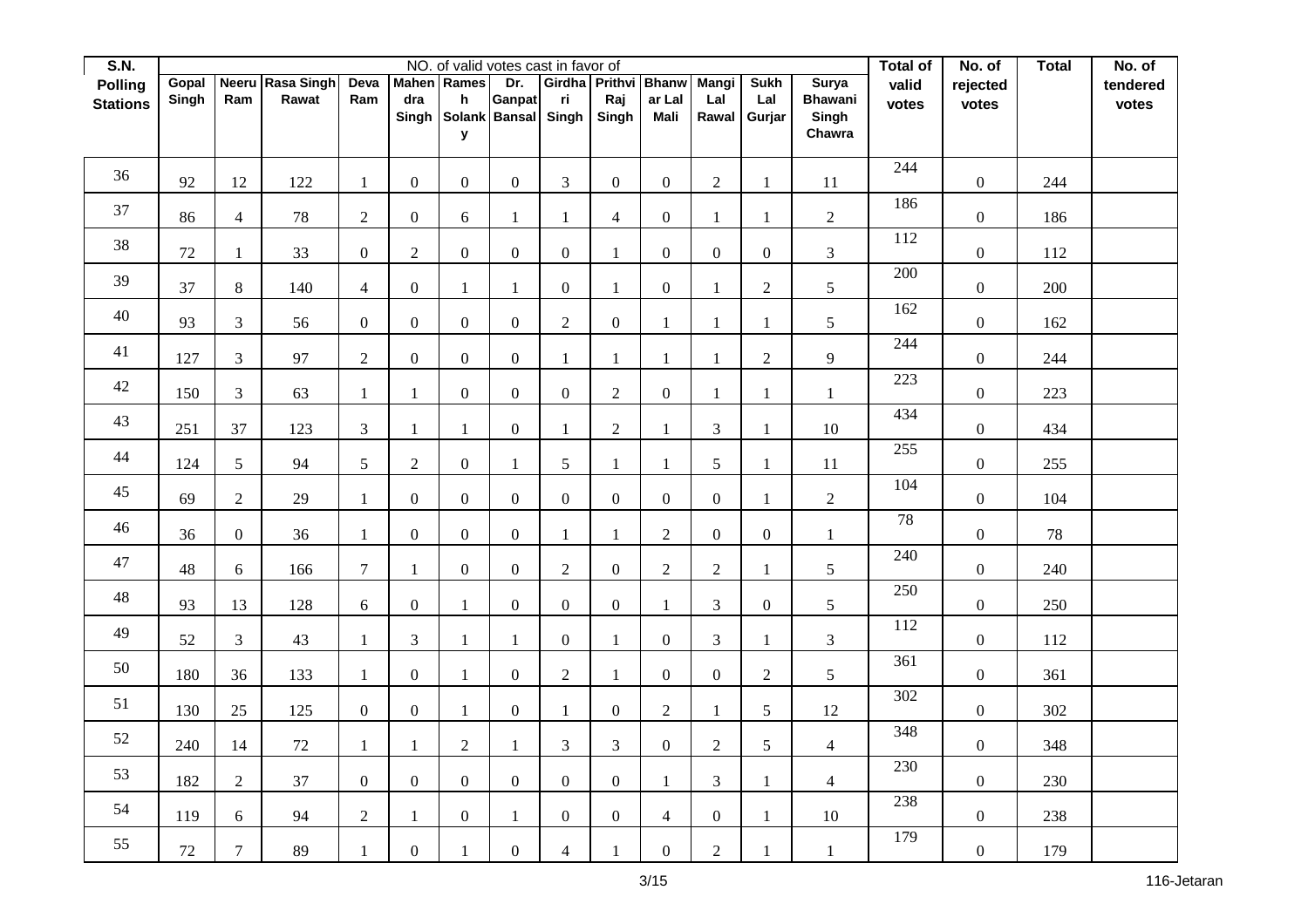| S.N.            |       |                |                  |                  |                  |                  | NO. of valid votes cast in favor of |                |                      |                  |                  |                  |                         | Total of | No. of           | <b>Total</b> | No. of   |
|-----------------|-------|----------------|------------------|------------------|------------------|------------------|-------------------------------------|----------------|----------------------|------------------|------------------|------------------|-------------------------|----------|------------------|--------------|----------|
| <b>Polling</b>  | Gopal |                | Neeru Rasa Singh | Deva             | <b>Mahen</b>     | Rames            | Dr.                                 |                | Girdha Prithvi Bhanw |                  | <b>Mangi</b>     | <b>Sukh</b>      | <b>Surya</b>            | valid    | rejected         |              | tendered |
| <b>Stations</b> | Singh | Ram            | Rawat            | Ram              | dra<br>Singh     | h                | Ganpat<br>Solank Bansal             | ri<br>Singh    | Raj<br>Singh         | ar Lal<br>Mali   | Lal<br>Rawal     | Lal<br>Gurjar    | <b>Bhawani</b><br>Singh | votes    | votes            |              | votes    |
|                 |       |                |                  |                  |                  | У                |                                     |                |                      |                  |                  |                  | Chawra                  |          |                  |              |          |
|                 |       |                |                  |                  |                  |                  |                                     |                |                      |                  |                  |                  |                         |          |                  |              |          |
| 56              | 72    | 8              | 221              | $\overline{4}$   | $\boldsymbol{0}$ | $\overline{0}$   | $\boldsymbol{0}$                    | $\overline{3}$ | $\mathbf{1}$         | $\mathbf{1}$     | 3                | $\mathbf{1}$     | $\overline{4}$          | 318      | $\boldsymbol{0}$ | 318          |          |
| 57              | 43    | $\mathfrak{Z}$ | $74\,$           | $\mathbf{1}$     | 1                | $\mathbf{0}$     | $\mathbf{0}$                        | $\overline{0}$ | $\mathbf{0}$         | $\mathbf{1}$     | $\boldsymbol{0}$ | $\mathbf{1}$     | $\overline{0}$          | 124      | $\boldsymbol{0}$ | 124          |          |
| 58              | 18    | $\mathbf{0}$   | 84               | $\mathfrak{Z}$   | $\sqrt{2}$       | $\mathbf{0}$     | $\boldsymbol{0}$                    | $\mathbf{1}$   | $\boldsymbol{0}$     | $\boldsymbol{0}$ | $\mathbf{1}$     | $\mathbf{1}$     | $\boldsymbol{6}$        | 116      | $\boldsymbol{0}$ | 116          |          |
| 59              | 87    | $\tau$         | 223              | $\overline{4}$   | $\boldsymbol{0}$ | $\mathbf{1}$     | $\overline{2}$                      | $\mathbf{1}$   | $\sqrt{3}$           | $\mathbf{1}$     | $\overline{0}$   | $\sqrt{2}$       | $\overline{4}$          | 335      | $\boldsymbol{0}$ | 335          |          |
| 60              | 51    | 11             | 103              | $5\overline{)}$  | $\boldsymbol{0}$ | $\mathbf{0}$     | $\mathbf{1}$                        | 6              | $\sqrt{2}$           | 3                | $\mathbf{1}$     | $\boldsymbol{0}$ | $\overline{4}$          | 187      | $\boldsymbol{0}$ | 187          |          |
| 61              | 99    | $\overline{4}$ | 97               | $\mathbf{1}$     | $\mathbf{1}$     | $\mathbf{1}$     | $\mathbf{0}$                        | $\mathbf{1}$   | $\mathbf{0}$         | $\mathbf{0}$     | $\overline{0}$   | $\mathbf{1}$     | $\overline{3}$          | 208      | $\boldsymbol{0}$ | 208          |          |
| 62              | 43    | 6              | 218              | $\overline{7}$   | $\boldsymbol{0}$ | $\mathbf{0}$     | $\boldsymbol{0}$                    | 1              | $\mathbf{0}$         | $\boldsymbol{0}$ | 5                | $\overline{2}$   | 9                       | 291      | $\boldsymbol{0}$ | 291          |          |
| 63              | 59    | 10             | 190              | 1                | $\boldsymbol{0}$ | $\mathbf{0}$     | $\boldsymbol{0}$                    | 3              | $\mathbf{1}$         | $\overline{2}$   | $\overline{0}$   | $\sqrt{2}$       | $\overline{2}$          | 270      | $\boldsymbol{0}$ | 270          |          |
| 64              | 129   | 20             | 126              | $\overline{2}$   | 3                | $\mathbf{1}$     | $\boldsymbol{0}$                    | $\overline{3}$ | $\mathfrak{Z}$       | 3                | $\overline{2}$   | $\overline{2}$   | 13                      | 307      | $\boldsymbol{0}$ | 307          |          |
| 65              | 148   | 33             | 113              | $\overline{4}$   | $\boldsymbol{0}$ | $\mathbf{1}$     | $\boldsymbol{0}$                    | $\mathbf{1}$   | $\sqrt{2}$           | $\boldsymbol{0}$ | $\overline{0}$   | $\sqrt{2}$       | $8\,$                   | 312      | $\boldsymbol{0}$ | 312          |          |
| 66              | 115   | $\,8\,$        | 172              | $\overline{2}$   | $\boldsymbol{0}$ | $\mathbf{0}$     | $\boldsymbol{0}$                    | $\mathbf{1}$   | $\mathbf{1}$         | $\boldsymbol{0}$ | $\overline{c}$   | $\overline{2}$   | $\tau$                  | 310      | $\boldsymbol{0}$ | 310          |          |
| 67              | 59    | 8              | 122              | $\overline{0}$   | $\mathbf{1}$     | $\overline{0}$   | $\boldsymbol{0}$                    | $\mathbf{1}$   | $\mathbf{0}$         | $\mathbf{0}$     | 3                | $\overline{2}$   | $10\,$                  | 206      | $\boldsymbol{0}$ | 206          |          |
| 68              | 258   | $\overline{4}$ | 20               | $\mathbf{1}$     | $\boldsymbol{0}$ | $\mathbf{0}$     | $\boldsymbol{0}$                    | $\overline{0}$ | $\mathbf{0}$         | $\boldsymbol{0}$ | $\overline{0}$   | $\overline{0}$   | $\overline{3}$          | 286      | $\boldsymbol{0}$ | 286          |          |
| 69              | 122   | 19             | 136              | 5                | $\mathbf{1}$     | $\mathbf{0}$     | $\boldsymbol{0}$                    | 3              | $\boldsymbol{0}$     | $\mathbf{1}$     | $\overline{2}$   | $\mathfrak{Z}$   | $\boldsymbol{6}$        | 298      | $\boldsymbol{0}$ | 298          |          |
| $70\,$          | 61    | 6              | 160              | $\sqrt{2}$       | $\boldsymbol{0}$ | $\overline{2}$   | $\boldsymbol{0}$                    | $\overline{c}$ | $\sqrt{2}$           | $\overline{2}$   | $\boldsymbol{0}$ | $\mathfrak{Z}$   | $8\,$                   | 248      | $\boldsymbol{0}$ | 248          |          |
| 71              | 141   | 5              | 60               | $\tau$           | 1                | $\overline{0}$   | $\boldsymbol{0}$                    | $\overline{2}$ | $\mathbf{1}$         | 2                | 5 <sup>5</sup>   | $\sqrt{2}$       | $\boldsymbol{6}$        | 232      | $\boldsymbol{0}$ | 232          |          |
| $72\,$          | 159   | 10             | 179              | $\mathbf{1}$     | $\boldsymbol{0}$ | 18               | $\boldsymbol{0}$                    | $\mathbf{1}$   | $\mathbf{1}$         | $\overline{2}$   | $\overline{0}$   | $\sqrt{2}$       | $\tau$                  | 380      | $\boldsymbol{0}$ | 380          |          |
| 73              | 78    | $\mathfrak{Z}$ | 107              | $\overline{3}$   | $\boldsymbol{0}$ | $\mathbf{0}$     | $\boldsymbol{0}$                    | 1              | $\mathbf{1}$         | 1                | $\overline{0}$   | $\boldsymbol{0}$ | $7\overline{ }$         | 201      | $\boldsymbol{0}$ | 201          |          |
| 74              | 292   | 3              | 140              | $\boldsymbol{0}$ | $\boldsymbol{0}$ | $\overline{0}$   | $\boldsymbol{0}$                    | $\mathbf{1}$   | $\mathbf{1}$         | $\boldsymbol{0}$ | $\overline{0}$   | $\boldsymbol{0}$ | $\boldsymbol{0}$        | 437      | $\boldsymbol{0}$ | 437          |          |
| 75              | 240   | $\mathfrak{Z}$ | 133              | $\mathfrak{Z}$   | $\boldsymbol{0}$ | $\boldsymbol{0}$ |                                     | $\overline{c}$ | $\mathbf{1}$         | $\boldsymbol{0}$ | $\boldsymbol{0}$ | $\boldsymbol{0}$ | $\mathbf{1}$            | 384      | $\boldsymbol{0}$ | 384          |          |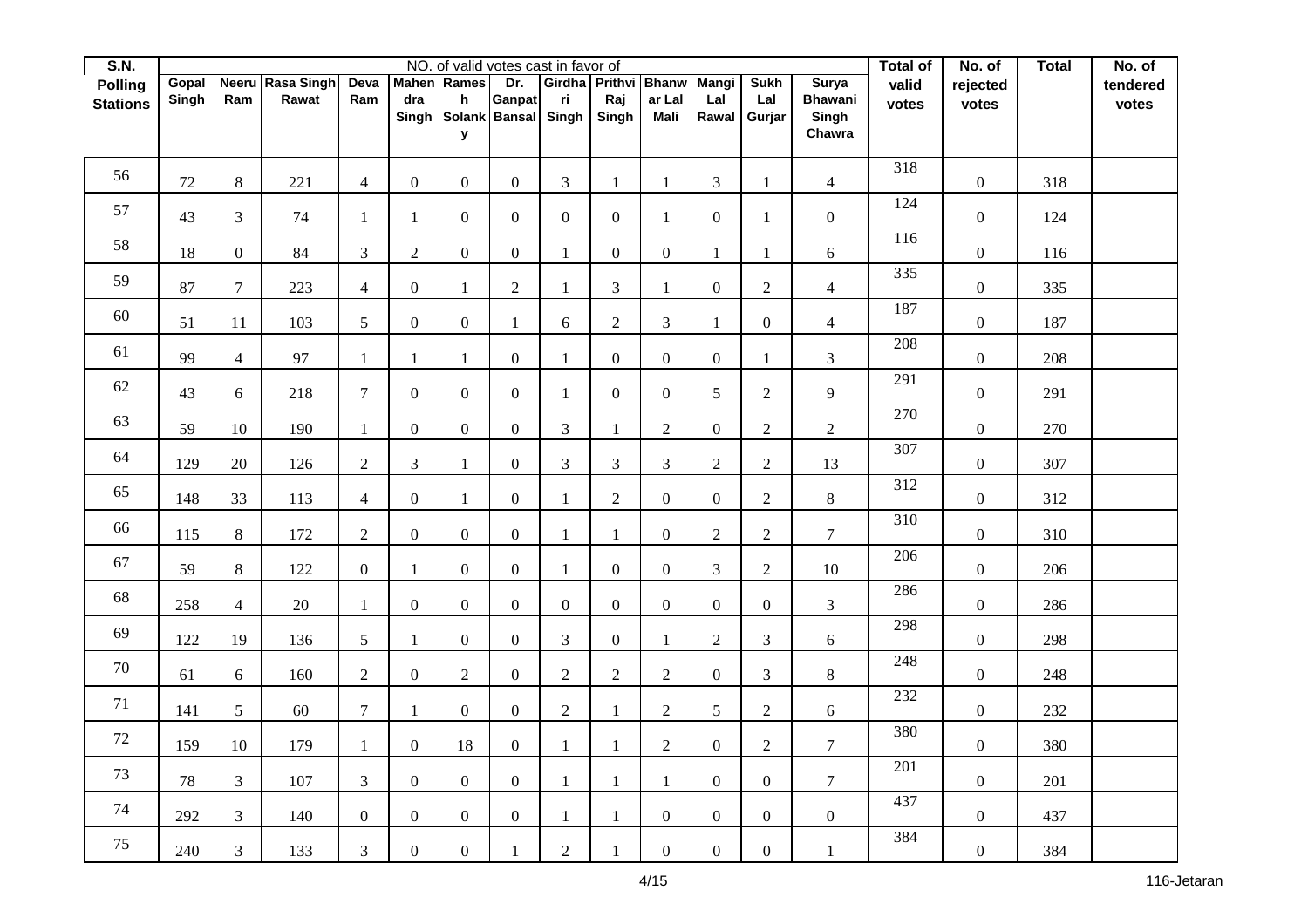| S.N.            |        |                  |                  |                  |                  |                  | NO. of valid votes cast in favor of |                |                      |                  |                  |                  |                         | Total of | No. of           | <b>Total</b> | No. of   |
|-----------------|--------|------------------|------------------|------------------|------------------|------------------|-------------------------------------|----------------|----------------------|------------------|------------------|------------------|-------------------------|----------|------------------|--------------|----------|
| <b>Polling</b>  | Gopal  |                  | Neeru Rasa Singh | Deva             | <b>Mahen</b>     | Rames            | Dr.                                 |                | Girdha Prithvi Bhanw |                  | <b>Mangi</b>     | <b>Sukh</b>      | <b>Surya</b>            | valid    | rejected         |              | tendered |
| <b>Stations</b> | Singh  | Ram              | Rawat            | Ram              | dra<br>Singh     | h                | Ganpat<br>Solank Bansal             | ri<br>Singh    | Raj<br>Singh         | ar Lal<br>Mali   | Lal<br>Rawal     | Lal<br>Gurjar    | <b>Bhawani</b><br>Singh | votes    | votes            |              | votes    |
|                 |        |                  |                  |                  |                  | У                |                                     |                |                      |                  |                  |                  | Chawra                  |          |                  |              |          |
|                 |        |                  |                  |                  |                  |                  |                                     |                |                      |                  |                  |                  |                         |          |                  |              |          |
| 76              | 151    | $5\overline{)}$  | 198              | $\overline{4}$   | $\mathbf{1}$     | $\overline{0}$   | $\boldsymbol{0}$                    | $\overline{0}$ | $\overline{0}$       | $\mathbf{0}$     | $\overline{0}$   | $\mathbf{0}$     | $\overline{3}$          | 362      | $\boldsymbol{0}$ | 362          |          |
| 77              | 254    | $\overline{2}$   | $45\,$           | 1                | $\boldsymbol{0}$ | $\mathbf{0}$     | $\boldsymbol{0}$                    | $\mathbf{0}$   | $\mathbf{0}$         | $\boldsymbol{0}$ | $\boldsymbol{0}$ | $\mathbf{1}$     | $\overline{2}$          | 305      | $\boldsymbol{0}$ | 305          |          |
| $78\,$          | 155    | $5\overline{)}$  | 231              | $\sqrt{2}$       | $\boldsymbol{0}$ | $\mathbf{0}$     | $\boldsymbol{0}$                    | $\mathbf{1}$   | $\mathbf{1}$         | $\mathbf{1}$     | $\overline{c}$   | $\mathbf{1}$     | $\overline{3}$          | 402      | $\boldsymbol{0}$ | 402          |          |
| 79              | 131    | $\mathfrak{Z}$   | 286              | $\overline{2}$   | 1                | $\mathbf{0}$     | $\boldsymbol{0}$                    | $\mathbf{1}$   | $\mathbf{0}$         | $\mathbf{1}$     | $\overline{0}$   | $\mathbf{0}$     | $\overline{2}$          | 427      | $\overline{0}$   | 427          |          |
| $80\,$          | 84     | $\mathbf{1}$     | 161              | $\mathfrak{Z}$   | $\boldsymbol{0}$ | $\mathbf{0}$     | $\overline{0}$                      | $\mathbf{0}$   | $\mathbf{0}$         | $\boldsymbol{0}$ | $\boldsymbol{0}$ | $\boldsymbol{0}$ | $\boldsymbol{0}$        | 249      | $\boldsymbol{0}$ | 249          |          |
| $81\,$          | 119    | $\overline{7}$   | 92               | $\boldsymbol{0}$ | $\boldsymbol{0}$ | $\mathbf{1}$     | $\overline{0}$                      | 1              | $\mathbf{0}$         | $\mathbf{0}$     | $\overline{0}$   | $\mathbf{0}$     | $\overline{2}$          | 222      | $\boldsymbol{0}$ | 222          |          |
| $82\,$          | 144    | $\overline{2}$   | 152              | $\overline{2}$   | $\boldsymbol{0}$ | $\mathbf{0}$     | $\boldsymbol{0}$                    | $\overline{3}$ | $\overline{0}$       | $\overline{2}$   | $\boldsymbol{0}$ | $\mathbf{1}$     | $\mathbf{1}$            | 307      | $\boldsymbol{0}$ | 307          |          |
| 83              | 103    | $\boldsymbol{0}$ | 149              | $\overline{4}$   | $\boldsymbol{0}$ | $\mathbf{0}$     | $\boldsymbol{0}$                    | $\overline{0}$ | $\mathbf{1}$         | $\boldsymbol{0}$ | 3                | $\boldsymbol{0}$ | $8\,$                   | 268      | $\boldsymbol{0}$ | 268          |          |
| 84              | 153    | $\overline{7}$   | 97               | $\overline{2}$   | $\boldsymbol{0}$ | $\overline{2}$   | 1                                   | $\overline{0}$ | $\mathbf{0}$         | $\mathbf{0}$     | $\mathbf{1}$     | $\overline{2}$   | 5                       | 270      | $\boldsymbol{0}$ | 270          |          |
| 85              | 136    | $\overline{2}$   | 126              | $\sqrt{2}$       | $\mathbf{1}$     | $\sqrt{2}$       | $\mathbf{0}$                        | $\mathbf{1}$   | $\boldsymbol{0}$     | $\sqrt{2}$       | $\sqrt{2}$       | $\mathfrak{Z}$   | $8\,$                   | 285      | $\boldsymbol{0}$ | 285          |          |
| 86              | 37     | $\mathbf{1}$     | 53               | $\mathbf{1}$     | $\boldsymbol{0}$ | $\mathbf{0}$     | $\boldsymbol{0}$                    | $\overline{0}$ | $\mathbf{1}$         | $\boldsymbol{0}$ | 3                | $\boldsymbol{0}$ | $\overline{0}$          | 96       | $\boldsymbol{0}$ | 96           |          |
| 87              | 126    | 18               | 252              | $5\overline{)}$  | $\sqrt{2}$       | $\overline{0}$   | $\boldsymbol{0}$                    | $\mathbf{1}$   | $\mathfrak{Z}$       | $\overline{2}$   | $\overline{7}$   | $\mathbf{1}$     | 6                       | 423      | $\overline{0}$   | 423          |          |
| 88              | 159    | 9                | 78               | 6                | $\mathbf{1}$     | $\mathbf{0}$     | $\boldsymbol{0}$                    | $\overline{2}$ | 3                    | $\overline{2}$   | $\mathbf{1}$     | $\mathbf{0}$     | $\overline{4}$          | 265      | $\boldsymbol{0}$ | 265          |          |
| 89              | 160    | 10               | 200              | $8\,$            | $\mathfrak{Z}$   | $\mathbf{1}$     | $\boldsymbol{0}$                    | $\mathbf{1}$   | $\mathbf{1}$         | $\overline{4}$   | 8                | $\sqrt{2}$       | $8\,$                   | 406      | $\boldsymbol{0}$ | 406          |          |
| $90\,$          | 81     | 10               | 203              | $\sqrt{2}$       | $\mathfrak{Z}$   | $\mathbf{1}$     | $\mathbf{1}$                        | $\mathbf{1}$   | $\mathbf{0}$         | $\mathbf{1}$     | 6                | $\mathbf{1}$     | $8\,$                   | 318      | $\boldsymbol{0}$ | 318          |          |
| 91              | 164    | $8\,$            | 66               | $\mathfrak{Z}$   | $\boldsymbol{0}$ | $\overline{0}$   | 1                                   | 1              | $\mathbf{1}$         | $\overline{3}$   | 3                | $\mathbf{1}$     | 9                       | 260      | $\boldsymbol{0}$ | 260          |          |
| 92              | 100    | 6                | 54               | $\sqrt{2}$       | $\boldsymbol{0}$ | $\overline{2}$   | $\boldsymbol{0}$                    | $\overline{4}$ | $\mathbf{0}$         | $\boldsymbol{0}$ | $\overline{2}$   | $\sqrt{2}$       | $8\,$                   | 180      | $\boldsymbol{0}$ | 180          |          |
| 93              | 84     | $\overline{4}$   | 161              | $\overline{2}$   | $\boldsymbol{0}$ | $\mathbf{0}$     | $\boldsymbol{0}$                    | $\overline{3}$ | $\mathbf{1}$         | $\overline{2}$   | $\mathbf{1}$     | $\overline{2}$   | $7\overline{ }$         | 267      | $\boldsymbol{0}$ | 267          |          |
| 94              | 236    | $5\overline{)}$  | 38               | $\mathbf{1}$     | $\mathbf{1}$     | $\overline{2}$   | $\boldsymbol{0}$                    | 3              | $\sqrt{2}$           | $\mathbf{1}$     | 1                | $\overline{4}$   | $\tau$                  | 301      | $\boldsymbol{0}$ | 301          |          |
| 95              | $22\,$ | $\boldsymbol{6}$ | 60               | $\overline{4}$   | $\mathbf{1}$     | $\boldsymbol{0}$ | $\boldsymbol{0}$                    | $\overline{0}$ | $\mathbf{1}$         | $\boldsymbol{0}$ |                  | $\boldsymbol{0}$ | $\boldsymbol{0}$        | 95       | $\boldsymbol{0}$ | 95           |          |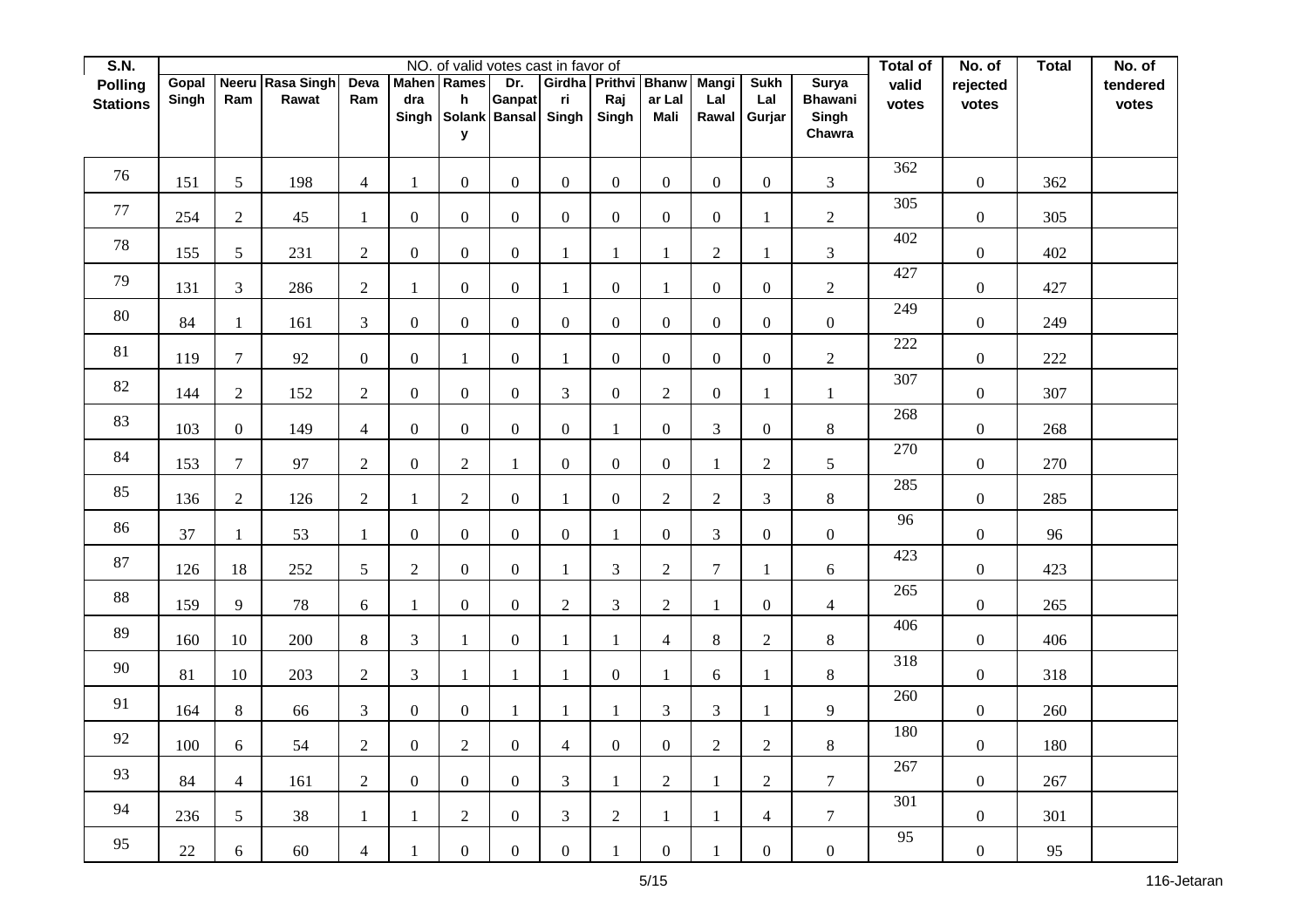| S.N.            |                 |                  |                  |                  |                  |                    | NO. of valid votes cast in favor of |                  |                      |                  |                  |                     |                         | Total of | No. of           | <b>Total</b> | No. of   |
|-----------------|-----------------|------------------|------------------|------------------|------------------|--------------------|-------------------------------------|------------------|----------------------|------------------|------------------|---------------------|-------------------------|----------|------------------|--------------|----------|
| <b>Polling</b>  | Gopal           |                  | Neeru Rasa Singh | Deva             |                  | <b>Mahen</b> Rames | Dr.                                 |                  | Girdha Prithvi Bhanw |                  | <b>Mangi</b>     | <b>Sukh</b>         | <b>Surya</b>            | valid    | rejected         |              | tendered |
| <b>Stations</b> | Singh           | Ram              | Rawat            | Ram              | dra<br>Singh     | h                  | Ganpat<br>Solank Bansal             | ri<br>Singh      | Raj<br>Singh         | ar Lal<br>Mali   | Lal              | Lal<br>Rawal Gurjar | <b>Bhawani</b><br>Singh | votes    | votes            |              | votes    |
|                 |                 |                  |                  |                  |                  | У                  |                                     |                  |                      |                  |                  |                     | Chawra                  |          |                  |              |          |
|                 |                 |                  |                  |                  |                  |                    |                                     |                  |                      |                  |                  |                     |                         |          |                  |              |          |
| 96              | 151             | $\overline{7}$   | 213              | $5\overline{)}$  | $\sqrt{2}$       | $\overline{2}$     | $\mathbf{1}$                        | $\overline{4}$   | $\overline{2}$       | $\mathbf{0}$     | $\mathbf{1}$     | 1                   | 16                      | 405      | $\overline{0}$   | 405          |          |
| 97              | 122             | 13               | 73               | $\mathfrak{Z}$   | $\boldsymbol{0}$ | $\mathfrak{Z}$     | $\mathbf{0}$                        | 7                | $\sqrt{2}$           | $\mathbf{1}$     | $\overline{7}$   | $\sqrt{2}$          | $10\,$                  | 243      | $\boldsymbol{0}$ | 243          |          |
| 98              | 43              | 1                | 178              | $\boldsymbol{7}$ | $\boldsymbol{0}$ | $\mathbf{1}$       | $\boldsymbol{0}$                    | $\overline{2}$   | $\mathbf{1}$         | $\mathbf{1}$     | 8                | 6                   | 18                      | 266      | $\boldsymbol{0}$ | 266          |          |
| 99              | 70              | $\boldsymbol{6}$ | 57               | $\overline{2}$   | $\boldsymbol{0}$ | 3                  | $\mathbf{0}$                        | 3                | $\overline{0}$       | $\mathbf{0}$     | 3                | $\boldsymbol{0}$    | $\overline{3}$          | 147      | $\overline{0}$   | 147          |          |
| 100             | 83              | $\overline{4}$   | 135              | 5                | $\boldsymbol{0}$ | $\mathbf{1}$       | 1                                   | 3                | $\overline{0}$       | $\sqrt{2}$       | $\overline{7}$   | $\mathbf{1}$        | 9                       | 251      | $\boldsymbol{0}$ | 251          |          |
| $101\,$         | 240             | $5\overline{)}$  | 182              | $\overline{2}$   | $\boldsymbol{0}$ | $\mathbf{0}$       | $\mathbf{1}$                        | 3                | $\mathbf{1}$         | 3                | $\overline{2}$   | $\sqrt{2}$          | $\overline{4}$          | 445      | $\boldsymbol{0}$ | 445          |          |
| 102             | 133             | $\overline{4}$   | 91               | $\sqrt{2}$       | $\boldsymbol{0}$ | $\mathbf{1}$       | $\mathbf{1}$                        | 1                | $\overline{0}$       | $\mathbf{1}$     | $\mathbf{1}$     | 3                   | 3                       | 241      | $\overline{0}$   | 241          |          |
| 103             | 171             | $\tau$           | 103              | $\mathbf{1}$     | $\boldsymbol{0}$ | $\overline{0}$     | $\mathbf{0}$                        |                  | $\overline{0}$       | $\boldsymbol{0}$ | $\boldsymbol{0}$ | $\boldsymbol{0}$    | $\mathbf{1}$            | 284      | $\overline{0}$   | 284          |          |
| 104             | 16              | 8                | 153              | $5\overline{)}$  | $\boldsymbol{0}$ | $\overline{0}$     | $\mathbf{0}$                        | $\overline{0}$   | $\mathbf{1}$         | $\overline{2}$   | 6                | $\mathbf{1}$        | 5                       | 197      | $\overline{0}$   | 197          |          |
| 105             | 260             | $10\,$           | 27               | $\mathbf{1}$     | $\boldsymbol{0}$ | 1                  | $\overline{0}$                      | 3                | $\mathbf{1}$         | $\mathbf{1}$     | 1                | $\mathbf{1}$        | 12                      | 318      | $\boldsymbol{0}$ | 318          |          |
| 106             | 225             | $\mathfrak{S}$   | 108              | $\sqrt{2}$       | $\boldsymbol{0}$ | $\overline{0}$     | $\boldsymbol{0}$                    | $\overline{2}$   | $\overline{0}$       | $\boldsymbol{0}$ | $\mathbf{1}$     | 6                   | $\mathbf{1}$            | 350      | $\boldsymbol{0}$ | 350          |          |
| 107             | 30              | 9                | 387              | 11               | $\boldsymbol{0}$ | $\overline{4}$     | $\mathbf{0}$                        | $\overline{0}$   | $\mathfrak{Z}$       | $\mathbf{1}$     | 17               | 3                   | $20\,$                  | 485      | $\overline{0}$   | 485          |          |
| 108             | 23              | $\overline{3}$   | 317              | 10               | $\sqrt{2}$       | $\mathbf{1}$       | $\mathbf{0}$                        | $\overline{3}$   | $\mathbf{1}$         | $\mathbf{1}$     | 13               | $\overline{4}$      | 19                      | 397      | $\overline{0}$   | 397          |          |
| 109             | 46              | $\sqrt{5}$       | 359              | 5                | $\boldsymbol{0}$ | 3                  | $\boldsymbol{0}$                    | $\boldsymbol{0}$ | $\mathbf{1}$         | $\mathfrak{Z}$   | 10               | $\overline{9}$      | $42\,$                  | 483      | $\boldsymbol{0}$ | 483          |          |
| 110             | 16              | $\mathfrak{S}$   | 254              | $\tau$           | $\mathbf{2}$     | $\overline{0}$     | $\mathbf{1}$                        | $\overline{0}$   | $\mathbf{1}$         | $\sqrt{2}$       | 6                | $\mathfrak{Z}$      | 12                      | 309      | $\overline{0}$   | 309          |          |
| 111             | $7\overline{ }$ | 5                | 110              | $\mathbf{1}$     | $\boldsymbol{0}$ | $\overline{0}$     | $\overline{0}$                      | $\Omega$         | $\mathbf{1}$         | $\overline{3}$   | $\mathfrak{Z}$   | 1                   | 9                       | 140      | $\overline{0}$   | 140          |          |
| 112             | 199             | 9                | 71               | $8\,$            | $\boldsymbol{0}$ | $\mathbf{1}$       | 3                                   | $\overline{4}$   | $\overline{0}$       | $\mathbf{1}$     | $\overline{2}$   | $\boldsymbol{0}$    | $21\,$                  | 319      | $\overline{0}$   | 319          |          |
| 113             | 80              | 14               | 120              | $\overline{2}$   | $\mathbf{1}$     | $\overline{0}$     | $\boldsymbol{0}$                    | 1                | $\overline{0}$       | $\mathbf{0}$     | $\overline{0}$   | $\boldsymbol{0}$    | $10\,$                  | 228      | $\overline{0}$   | 228          |          |
| 114             | 122             | $\mathfrak{Z}$   | 239              | 9                | $\mathbf{1}$     | $\mathbf{1}$       | $\mathbf{0}$                        | $\overline{0}$   | $\boldsymbol{0}$     | $\overline{4}$   | $\tau$           | 3                   | $10\,$                  | 399      | $\boldsymbol{0}$ | 399          |          |
| 115             | 95              | $\mathfrak{Z}$   | 147              | $\overline{2}$   | $\boldsymbol{0}$ | $\mathbf{1}$       | $\boldsymbol{0}$                    | $\overline{2}$   | $\overline{0}$       | $\sqrt{2}$       | $\mathbf{1}$     | $\boldsymbol{0}$    | 3                       | 256      | $\boldsymbol{0}$ | 256          |          |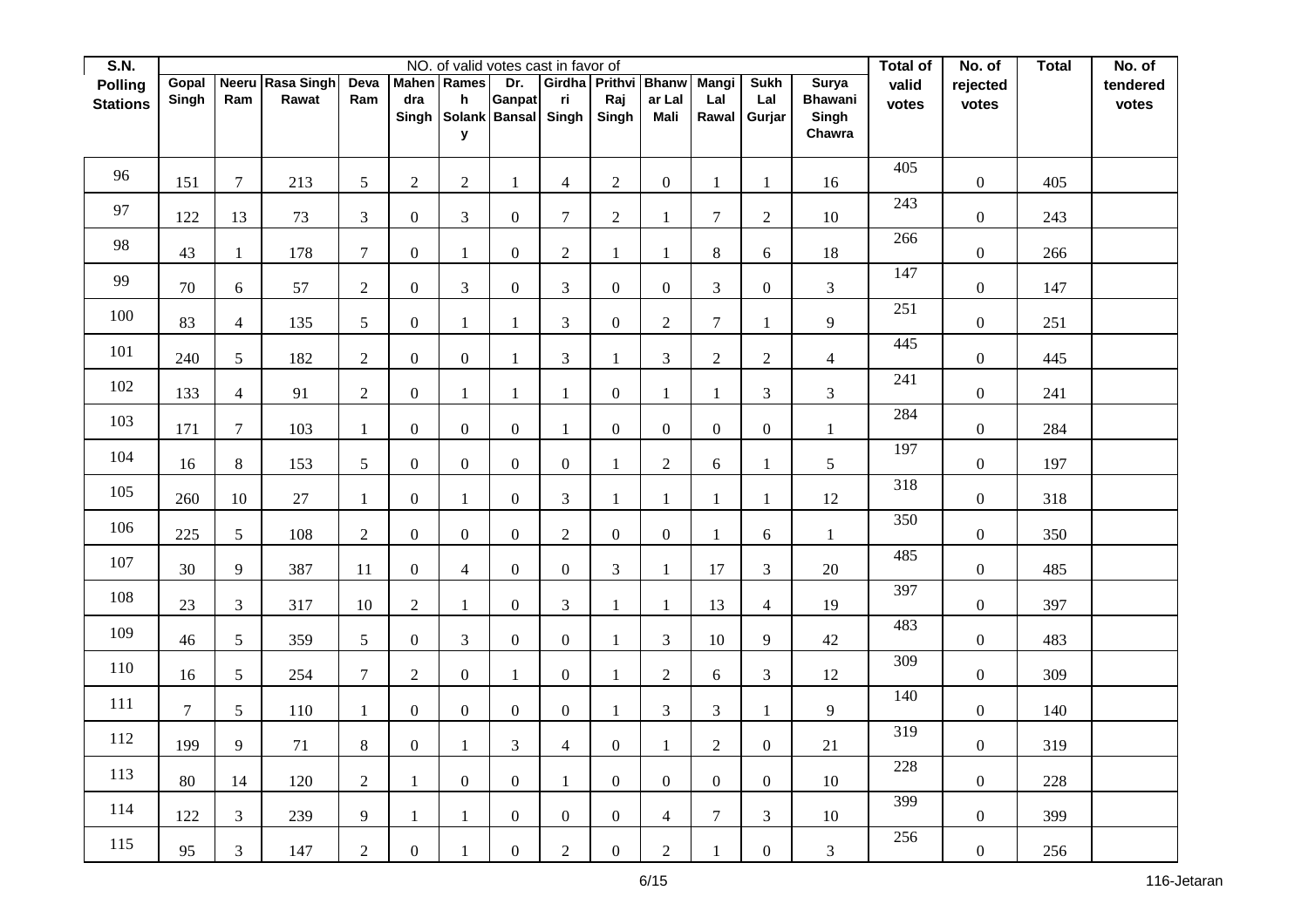| S.N.            |        |                  |                   |                  |                  |                  | NO. of valid votes cast in favor of |                  |                      |                       |                     |                  |                         | Total of | No. of           | <b>Total</b> | No. of   |
|-----------------|--------|------------------|-------------------|------------------|------------------|------------------|-------------------------------------|------------------|----------------------|-----------------------|---------------------|------------------|-------------------------|----------|------------------|--------------|----------|
| <b>Polling</b>  | Gopal  | <b>Neeru</b>     | <b>Rasa Singh</b> | Deva             | <b>Mahen</b>     | Rames            | Dr.                                 |                  | Girdha Prithvi Bhanw |                       | <b>Mangi</b>        | <b>Sukh</b>      | <b>Surya</b>            | valid    | rejected         |              | tendered |
| <b>Stations</b> | Singh  | Ram              | Rawat             | Ram              | dra<br>Singh     | h                | Ganpat<br>Solank Bansal             | ri<br>Singh      | Raj<br>Singh         | ar Lal<br><b>Mali</b> | Lal<br>Rawal Gurjar | Lal              | <b>Bhawani</b><br>Singh | votes    | votes            |              | votes    |
|                 |        |                  |                   |                  |                  | У                |                                     |                  |                      |                       |                     |                  | Chawra                  |          |                  |              |          |
|                 |        |                  |                   |                  |                  |                  |                                     |                  |                      |                       |                     |                  |                         |          |                  |              |          |
| 116             | 73     | 31               | 69                | $\mathfrak{Z}$   | $\boldsymbol{0}$ | $\overline{0}$   | $\mathbf{0}$                        | $\mathfrak{Z}$   | $\mathbf{1}$         | $\mathbf{1}$          | $\overline{0}$      | 5                | $\overline{4}$          | 190      | $\boldsymbol{0}$ | 190          |          |
| 117             | 109    | 9                | 126               | $\overline{4}$   | 1                | $\boldsymbol{0}$ | $\mathbf{1}$                        | 3                | $\overline{0}$       | $\boldsymbol{0}$      | $\overline{2}$      | $\mathfrak{Z}$   | $\boldsymbol{6}$        | 264      | $\boldsymbol{0}$ | 264          |          |
| 118             | 13     | $\overline{4}$   | 155               | 5                | 1                | $\boldsymbol{0}$ | $\boldsymbol{0}$                    | $\boldsymbol{0}$ | $\boldsymbol{0}$     | $\mathbf{1}$          | $\mathbf{1}$        | 3                | $\overline{4}$          | 187      | $\boldsymbol{0}$ | 187          |          |
| 119             | 61     | $8\,$            | 127               | 1                | $\overline{0}$   | $\overline{0}$   | 1                                   | 1                | $\mathbf{1}$         | $\mathbf{1}$          | $\overline{2}$      | $\sqrt{2}$       | 11                      | 216      | $\boldsymbol{0}$ | 216          |          |
| 120             | 122    | $\mathbf{2}$     | $\overline{3}$    | $\mathbf{1}$     | $\boldsymbol{0}$ | $\overline{0}$   | $\overline{0}$                      | $\overline{0}$   | $\overline{0}$       | $\mathbf{1}$          | $\boldsymbol{0}$    | $\boldsymbol{0}$ | $\overline{c}$          | 131      | $\boldsymbol{0}$ | 131          |          |
| 121             | 201    | $\tau$           | 135               | $\overline{2}$   | $\mathbf{0}$     | $\overline{0}$   | $\overline{0}$                      | $\overline{2}$   | $\mathbf{1}$         | $\boldsymbol{0}$      | 3                   | 3                | 8                       | 362      | $\boldsymbol{0}$ | 362          |          |
| 122             | 62     | $\boldsymbol{7}$ | 108               | 6                | $\boldsymbol{0}$ | $\overline{0}$   | $\boldsymbol{0}$                    | $\overline{2}$   | $\overline{0}$       | $\mathbf{1}$          | $\overline{2}$      | $\mathbf{1}$     | 10                      | 199      | $\boldsymbol{0}$ | 199          |          |
| 123             | 376    | $8\,$            | 82                | $\mathbf{1}$     | $\boldsymbol{0}$ | $\mathbf{1}$     | $\overline{2}$                      | $\overline{2}$   | $\overline{0}$       | $\mathbf{1}$          | $\overline{2}$      | $\boldsymbol{0}$ | $10\,$                  | 485      | $\boldsymbol{0}$ | 485          |          |
| 124             | 330    | 3                | 61                | $\mathbf{1}$     | $\overline{0}$   | $\mathbf{1}$     | $\mathbf{0}$                        | $\mathbf{1}$     | $\mathbf{1}$         | $\mathbf{1}$          | $\mathbf{1}$        | $\mathbf{0}$     | 17                      | 417      | $\boldsymbol{0}$ | 417          |          |
| 125             | 161    | $\mathfrak{Z}$   | 48                | $\mathbf{1}$     | 1                | $\mathbf{0}$     | $\overline{0}$                      | $\mathbf{0}$     | $\mathbf{1}$         | $\mathbf{0}$          | $\overline{0}$      | $\mathbf{1}$     | $\overline{4}$          | 220      | $\boldsymbol{0}$ | 220          |          |
| 126             | 79     | $\mathfrak{Z}$   | 137               | $\overline{4}$   | $\boldsymbol{0}$ | $\overline{0}$   | $\boldsymbol{0}$                    | $\overline{0}$   | $\boldsymbol{0}$     | $\boldsymbol{0}$      | $\overline{2}$      | $\mathbf{1}$     | 6                       | 232      | $\boldsymbol{0}$ | 232          |          |
| 127             | 121    | $\boldsymbol{6}$ | 295               | 10               | 3                | $\overline{4}$   | $\mathbf{0}$                        | $\overline{2}$   | $\sqrt{2}$           | $\mathfrak{Z}$        | $\overline{0}$      | $\boldsymbol{0}$ | $8\,$                   | 454      | $\boldsymbol{0}$ | 454          |          |
| 128             | 58     | 6                | 263               | 13               | $\overline{2}$   | $\overline{0}$   | $\mathbf{0}$                        | 1                | $\overline{0}$       | $\mathbf{1}$          | $\overline{4}$      | $\mathbf{1}$     | 14                      | 363      | $\boldsymbol{0}$ | 363          |          |
| 129             | 117    | 5                | 50                | $\boldsymbol{0}$ | $\mathbf{1}$     | $\boldsymbol{0}$ | $\mathbf{1}$                        | $\overline{0}$   | $\boldsymbol{0}$     | $\boldsymbol{0}$      | $\overline{0}$      | $\mathbf{1}$     | $\overline{c}$          | 177      | $\boldsymbol{0}$ | 177          |          |
| 130             | 44     | $\mathbf{2}$     | 195               | 16               | $\overline{4}$   | $\overline{0}$   | $\boldsymbol{0}$                    | $\overline{0}$   | $\overline{0}$       | $\overline{4}$        | 5                   | $\sqrt{2}$       | 12                      | 284      | $\boldsymbol{0}$ | 284          |          |
| 131             | 73     | $\mathfrak{Z}$   | 178               | 9                | 3                | $\overline{0}$   | 2                                   | $\overline{0}$   | $\boldsymbol{0}$     | $\mathbf{1}$          | 5                   | $\sqrt{2}$       | 5                       | 281      | $\boldsymbol{0}$ | 281          |          |
| 132             | 15     | $\mathbf{1}$     | 78                | $\mathbf{1}$     | $\mathbf{1}$     | $\overline{0}$   | $\boldsymbol{0}$                    | $\overline{0}$   | $\overline{0}$       | $\boldsymbol{0}$      | $\overline{0}$      | $\overline{4}$   | $\overline{4}$          | 104      | $\boldsymbol{0}$ | 104          |          |
| 133             | 26     | $\mathbf{1}$     | 73                | $\mathfrak{Z}$   | $\mathbf{0}$     | $\overline{0}$   | $\boldsymbol{0}$                    | 1                | $\sqrt{2}$           | $\overline{2}$        | $\overline{4}$      | $\mathbf{1}$     | $\overline{3}$          | 116      | $\boldsymbol{0}$ | 116          |          |
| 134             | $42\,$ | $\boldsymbol{0}$ | 129               | 3                | $\boldsymbol{0}$ | $\boldsymbol{0}$ | $\mathbf{0}$                        | $\overline{2}$   | $\boldsymbol{0}$     | $\mathbf{1}$          | $\mathbf{1}$        | $\mathbf{1}$     | $\overline{2}$          | 181      | $\boldsymbol{0}$ | 181          |          |
| 135             | $77\,$ | $\overline{4}$   | 139               | 6                | 1                | $\boldsymbol{0}$ | $\mathbf{1}$                        | $\boldsymbol{0}$ | $\mathbf{1}$         | $\mathbf{1}$          | 6                   | 1                | $10\,$                  | 247      | $\boldsymbol{0}$ | 247          |          |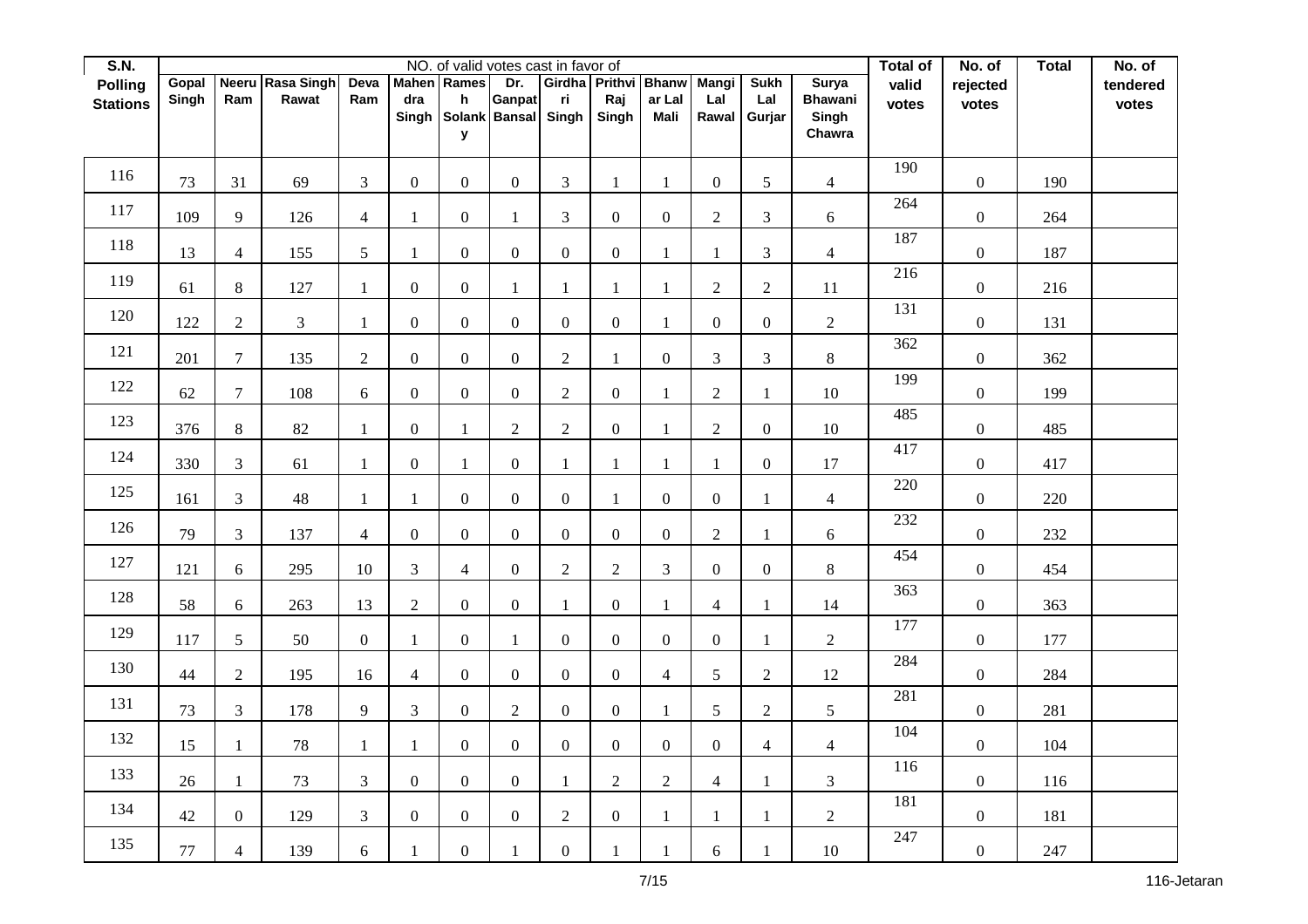| S.N.            |       |                  |                  |                |                  |                  | NO. of valid votes cast in favor of |                  |                      |                  |                |                  |                         | Total of | No. of           | <b>Total</b> | No. of   |
|-----------------|-------|------------------|------------------|----------------|------------------|------------------|-------------------------------------|------------------|----------------------|------------------|----------------|------------------|-------------------------|----------|------------------|--------------|----------|
| <b>Polling</b>  | Gopal |                  | Neeru Rasa Singh | Deva           | <b>Mahen</b>     | Rames            | Dr.                                 |                  | Girdha Prithvi Bhanw |                  | <b>Mangi</b>   | <b>Sukh</b>      | Surya                   | valid    | rejected         |              | tendered |
| <b>Stations</b> | Singh | Ram              | Rawat            | Ram            | dra<br>Singh     | h                | Ganpat<br>Solank Bansal             | ri<br>Singh      | Raj<br>Singh         | ar Lal<br>Mali   | Lal<br>Rawal   | Lal<br>Gurjar    | <b>Bhawani</b><br>Singh | votes    | votes            |              | votes    |
|                 |       |                  |                  |                |                  | У                |                                     |                  |                      |                  |                |                  | Chawra                  |          |                  |              |          |
|                 |       |                  |                  |                |                  |                  |                                     |                  |                      |                  |                |                  |                         |          |                  |              |          |
| 136             | 71    | $\overline{4}$   | 172              | $\overline{3}$ | $\mathbf{1}$     | $\mathbf{0}$     | $\boldsymbol{0}$                    | $\overline{0}$   | $\sqrt{2}$           | $\overline{2}$   | 3              | 3                | 5                       | 266      | $\boldsymbol{0}$ | 266          |          |
| 137             | 32    | $\mathfrak{S}$   | 132              | 5              | $\sqrt{2}$       | $\sqrt{2}$       | $\mathbf{0}$                        | $\overline{c}$   | $\sqrt{2}$           | $\boldsymbol{0}$ | 5              | $\boldsymbol{0}$ | $\mathbf{1}$            | 188      | $\boldsymbol{0}$ | 188          |          |
| 138             | 62    | $\boldsymbol{0}$ | 271              | 17             | $\sqrt{2}$       | $\mathbf{1}$     | $\mathbf{1}$                        | $\overline{c}$   | $\boldsymbol{0}$     | $\mathbf{1}$     | 3              | $\overline{4}$   | 16                      | 380      | $\boldsymbol{0}$ | 380          |          |
| 139             | 79    | $\overline{2}$   | 245              | 19             | $\boldsymbol{0}$ | $\mathbf{0}$     | $\boldsymbol{0}$                    | $\overline{2}$   | $\mathbf{0}$         | $\mathbf{0}$     | 10             | $\mathbf{2}$     | 15                      | 374      | $\boldsymbol{0}$ | 374          |          |
| 140             | 233   | $\mathfrak{S}$   | 204              | 6              | $\boldsymbol{0}$ | $\mathbf{0}$     | $\boldsymbol{0}$                    | $\overline{2}$   | $\sqrt{2}$           | $\boldsymbol{0}$ | $\overline{4}$ | $\overline{7}$   | 14                      | 477      | $\boldsymbol{0}$ | 477          |          |
| 141             | 17    | 6                | 166              | 8              | 3                | 1                | $\boldsymbol{0}$                    | 1                | $\boldsymbol{0}$     | $\mathbf{1}$     | 3              | 3                | 10                      | 219      | $\boldsymbol{0}$ | 219          |          |
| 142             | 57    | 4                | 143              | 12             | $\sqrt{2}$       | $\overline{2}$   | $\boldsymbol{0}$                    | $\mathbf{1}$     | $\mathbf{1}$         | 1                | 1              | $\boldsymbol{0}$ | 6                       | 230      | $\boldsymbol{0}$ | 230          |          |
| 143             | 12    | $\mathfrak{Z}$   | 99               | $\mathfrak{Z}$ | $\mathbf{1}$     | $\mathbf{0}$     | $\boldsymbol{0}$                    | 1                | $\boldsymbol{0}$     | $\boldsymbol{0}$ | 3              | $\mathbf{1}$     | 10                      | 133      | $\boldsymbol{0}$ | 133          |          |
| 144             | 118   | $\overline{4}$   | 275              | 6              | $\mathbf{1}$     | $\mathbf{1}$     | $\overline{2}$                      | $\overline{0}$   | $\mathbf{0}$         | $\overline{2}$   | 3              | $\overline{4}$   | 34                      | 450      | $\boldsymbol{0}$ | 450          |          |
| 145             | 40    | $\mathbf{1}$     | 145              | $\sqrt{2}$     | $\boldsymbol{0}$ | 1                | $\mathbf{1}$                        | $\boldsymbol{0}$ | $\boldsymbol{0}$     | $\boldsymbol{0}$ | $\sqrt{2}$     | $\mathfrak{Z}$   | $\boldsymbol{6}$        | 201      | $\boldsymbol{0}$ | 201          |          |
| 146             | 186   | 10               | 88               | $\overline{4}$ | $\boldsymbol{0}$ | $\mathbf{1}$     | $\overline{c}$                      | $\mathbf{1}$     | $\boldsymbol{0}$     | $\mathbf{1}$     | $\mathbf{1}$   | $\mathbf{1}$     | $\mathfrak{Z}$          | 298      | $\boldsymbol{0}$ | 298          |          |
| 147             | 82    | $\overline{2}$   | 64               | $\overline{2}$ | $\boldsymbol{0}$ | $\mathbf{0}$     | $\boldsymbol{0}$                    | $\mathbf{0}$     | $\mathbf{0}$         | $\mathbf{1}$     | $\overline{2}$ | $\mathbf{1}$     | $\overline{7}$          | 161      | $\boldsymbol{0}$ | 161          |          |
| 148             | 54    | 6                | 192              | $\overline{2}$ | $\overline{2}$   | $\mathbf{0}$     | $\boldsymbol{0}$                    | $\overline{2}$   | $\mathbf{0}$         | $\overline{2}$   | $\mathbf{1}$   | $\overline{2}$   | $\overline{7}$          | 270      | $\boldsymbol{0}$ | 270          |          |
| 149             | 134   | $\boldsymbol{6}$ | 188              | 6              | $\mathbf{1}$     | $\overline{2}$   | $\boldsymbol{0}$                    | $\overline{c}$   | $\boldsymbol{0}$     | $\boldsymbol{0}$ | $\overline{4}$ | $\mathbf{1}$     | $10\,$                  | 354      | $\boldsymbol{0}$ | 354          |          |
| 150             | 127   | $\sqrt{2}$       | $22\,$           | $\overline{0}$ | $\boldsymbol{0}$ | $\mathbf{0}$     | $\boldsymbol{0}$                    | $\mathbf{1}$     | $\mathbf{0}$         | $\mathbf{0}$     | 3              | $\overline{2}$   | $\overline{4}$          | 161      | $\boldsymbol{0}$ | 161          |          |
| 151             | 121   | $\mathfrak{Z}$   | $29\,$           | $\overline{0}$ | $\mathbf{0}$     | $\overline{0}$   | $\mathbf{0}$                        | $\overline{0}$   | $\boldsymbol{0}$     | $\boldsymbol{0}$ | $\overline{0}$ | $\mathbf{0}$     | $\overline{3}$          | 156      | $\boldsymbol{0}$ | 156          |          |
| 152             | 291   | $\overline{2}$   | 115              | $\sqrt{2}$     | $\boldsymbol{0}$ | $\boldsymbol{0}$ | $\boldsymbol{0}$                    | $\overline{4}$   | $\mathbf{1}$         | $\boldsymbol{0}$ | 5              | $\sqrt{2}$       | $\overline{3}$          | 425      | $\boldsymbol{0}$ | 425          |          |
| 153             | 309   | $\mathfrak{Z}$   | 246              | $\overline{2}$ | $\boldsymbol{0}$ | $\mathbf{1}$     | $\boldsymbol{0}$                    | $\overline{0}$   | $\boldsymbol{0}$     | $\overline{2}$   | $\overline{4}$ | 5                | $12\,$                  | 584      | $\boldsymbol{0}$ | 584          |          |
| 154             | 280   | $\mathfrak{S}$   | 189              | $\overline{4}$ | $\mathbf{1}$     | $\boldsymbol{0}$ | $\boldsymbol{0}$                    | $\overline{0}$   | $\boldsymbol{0}$     | $\sqrt{2}$       | $\overline{c}$ | $\overline{4}$   | 16                      | 503      | $\boldsymbol{0}$ | 503          |          |
| 155             | 117   | $\mathfrak{Z}$   | 135              | $\mathfrak{Z}$ | $\mathbf{1}$     | $\mathbf{1}$     | $\boldsymbol{0}$                    | $\overline{0}$   | $\mathbf{1}$         | $\mathbf{1}$     | $\overline{2}$ | $\mathbf{1}$     | 5                       | 270      | $\boldsymbol{0}$ | 270          |          |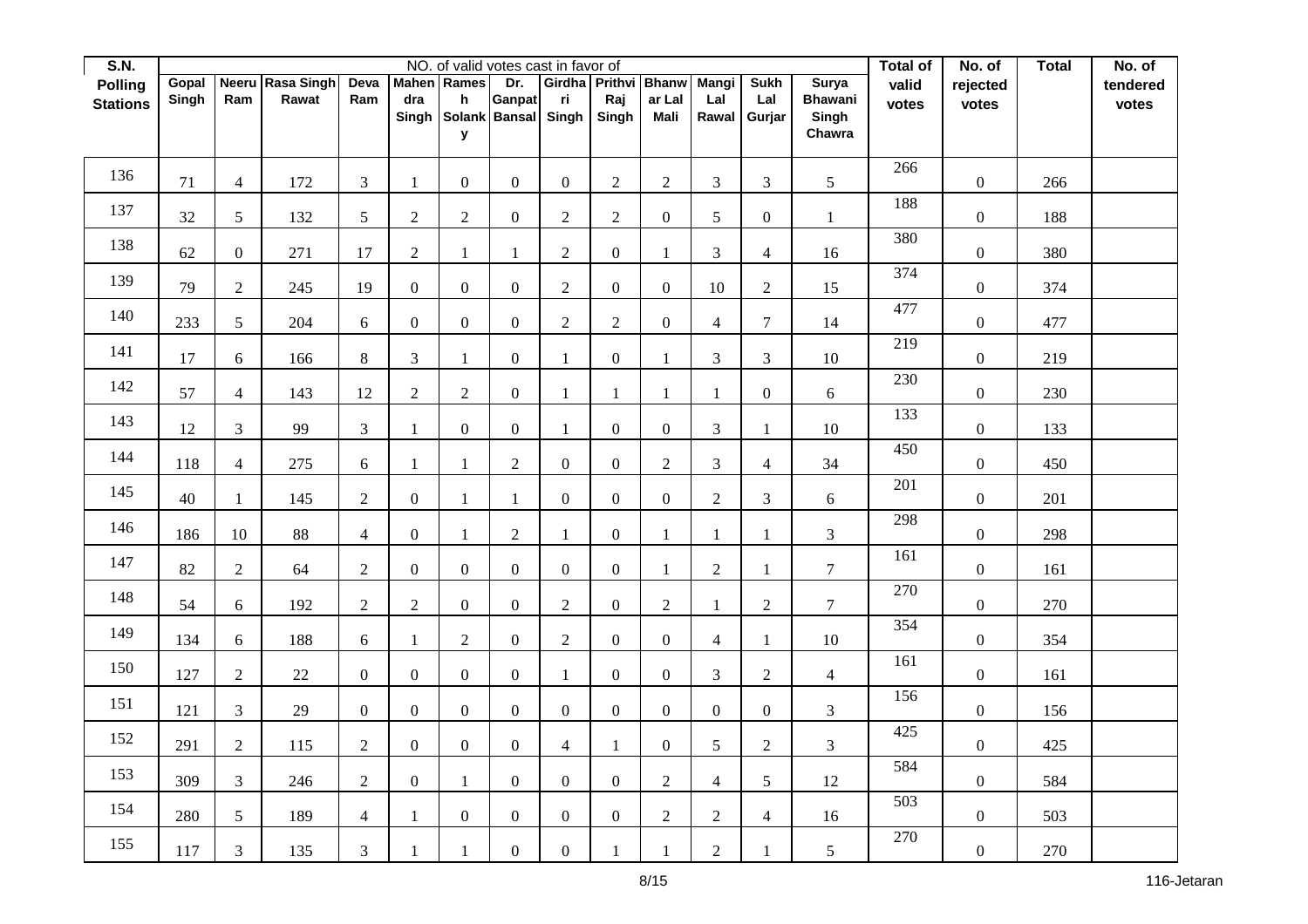| <b>S.N.</b>     |       |                  |                   |                  |                  |                  | NO. of valid votes cast in favor of |                |                      |                  |                  |                  |                         | Total of | No. of           | <b>Total</b> | No. of   |
|-----------------|-------|------------------|-------------------|------------------|------------------|------------------|-------------------------------------|----------------|----------------------|------------------|------------------|------------------|-------------------------|----------|------------------|--------------|----------|
| <b>Polling</b>  | Gopal | <b>Neeru</b>     | <b>Rasa Singh</b> | Deva             | <b>Mahen</b>     | Rames            | Dr.                                 | Girdha         | <b>Prithvi Bhanw</b> | ar Lal           | Mangi            | <b>Sukh</b>      | <b>Surya</b>            | valid    | rejected         |              | tendered |
| <b>Stations</b> | Singh | Ram              | Rawat             | Ram              | dra<br>Singh     | h                | Ganpat<br>Solank Bansal Singh       | ri             | Raj<br>Singh         | Mali             | Lal<br>Rawal     | Lal<br>Gurjar    | <b>Bhawani</b><br>Singh | votes    | votes            |              | votes    |
|                 |       |                  |                   |                  |                  | У                |                                     |                |                      |                  |                  |                  | Chawra                  |          |                  |              |          |
|                 |       |                  |                   |                  |                  |                  |                                     |                |                      |                  |                  |                  |                         |          |                  |              |          |
| 156             | 18    | $\overline{2}$   | 109               | $\tau$           | $\mathbf{1}$     | $\mathbf{1}$     | $\boldsymbol{2}$                    | $\overline{0}$ | $\mathbf{0}$         | $\mathbf{1}$     | 1                | $\boldsymbol{0}$ | $\overline{0}$          | 142      | $\boldsymbol{0}$ | 142          |          |
| 157             | 31    | $\mathbf{1}$     | 73                | $\mathfrak{Z}$   | $\boldsymbol{0}$ | $\mathbf{0}$     | $\boldsymbol{0}$                    | 1              | $\mathbf{0}$         | $\mathbf{0}$     | 3                | $\mathbf{0}$     | $\overline{0}$          | 112      | $\boldsymbol{0}$ | 112          |          |
| 158             | 76    | 5                | 172               | $\overline{7}$   | $\boldsymbol{0}$ | $\overline{0}$   | $\boldsymbol{0}$                    | 1              | $\mathbf{1}$         | $\mathbf{0}$     | 6                | $\overline{2}$   | $\overline{7}$          | 277      | $\boldsymbol{0}$ | 277          |          |
| 159             | 80    | $\boldsymbol{0}$ | 121               | $5\overline{)}$  | $\boldsymbol{0}$ | $\overline{0}$   | $\boldsymbol{0}$                    | $\overline{0}$ | $\mathbf{1}$         | $\mathbf{1}$     | $\overline{2}$   | $\overline{2}$   | 5                       | 217      | $\boldsymbol{0}$ | 217          |          |
| 160             | 66    | $\overline{2}$   | 68                | $\overline{2}$   | $\boldsymbol{0}$ | $\mathbf{0}$     | $\boldsymbol{0}$                    | $\overline{0}$ | $\mathbf{0}$         | $\mathbf{1}$     | $\overline{2}$   | $\mathbf{1}$     | $\overline{4}$          | 146      | $\boldsymbol{0}$ | 146          |          |
| 161             | 199   | $\overline{7}$   | 242               | 6                | $\mathbf{0}$     | $\mathbf{0}$     | $\mathbf{1}$                        | 1              | $\mathfrak{Z}$       | 3                | $\overline{4}$   | $\mathbf{1}$     | $\boldsymbol{6}$        | 473      | $\boldsymbol{0}$ | 473          |          |
| 162             | 67    | $\mathbf{1}$     | 225               | $\sqrt{2}$       | $\boldsymbol{0}$ | $\mathbf{0}$     | $\boldsymbol{0}$                    | $\overline{0}$ | $\mathbf{0}$         | $\boldsymbol{0}$ | $\mathbf{1}$     | $\overline{2}$   | 3                       | 301      | $\boldsymbol{0}$ | 301          |          |
| 163             | 56    | $12\,$           | 277               | $\overline{4}$   | $\boldsymbol{0}$ | 1                | $\mathbf{1}$                        | $\overline{0}$ | $\mathbf{1}$         | 1                | 6                | $\boldsymbol{0}$ | $\overline{4}$          | 363      | $\boldsymbol{0}$ | 363          |          |
| 164             | 191   | $\mathfrak{Z}$   | 85                | $\mathbf{1}$     | $\boldsymbol{0}$ | $\mathbf{0}$     | $\boldsymbol{0}$                    | $\overline{c}$ | $\overline{0}$       | $\boldsymbol{0}$ | $\mathbf{1}$     | $\overline{2}$   | $8\,$                   | 293      | $\boldsymbol{0}$ | 293          |          |
| 165             | 247   | $\mathfrak{S}$   | 136               | 5                | $\boldsymbol{0}$ | $\overline{2}$   | $\overline{2}$                      | $\overline{4}$ | $\sqrt{2}$           | $\boldsymbol{0}$ | 5                | $\overline{4}$   | 9                       | 421      | $\boldsymbol{0}$ | 421          |          |
| 166             | 181   | $\overline{4}$   | 49                | $\overline{4}$   | $\boldsymbol{0}$ | $\mathbf{0}$     | $\boldsymbol{0}$                    | $\mathbf{1}$   | $\boldsymbol{0}$     | $\mathbf{1}$     | $\overline{0}$   | $\mathbf{1}$     | $\mathfrak{Z}$          | 244      | $\boldsymbol{0}$ | 244          |          |
| 167             | 119   | $\mathfrak{Z}$   | 14                | $\overline{0}$   | $\boldsymbol{0}$ | $\boldsymbol{0}$ | $\boldsymbol{0}$                    | $\overline{0}$ | $\boldsymbol{0}$     | $\boldsymbol{0}$ | $\overline{0}$   | $\mathbf{1}$     | $\overline{7}$          | 144      | $\boldsymbol{0}$ | 144          |          |
| 168             | 133   | $\mathbf{1}$     | 54                | 3                | $\boldsymbol{0}$ | $\mathbf{0}$     | $\boldsymbol{0}$                    | $\overline{0}$ | $\mathbf{0}$         | $\mathbf{0}$     | $\overline{0}$   | $\boldsymbol{0}$ | $\boldsymbol{0}$        | 191      | $\boldsymbol{0}$ | 191          |          |
| 169             | 187   | $\overline{2}$   | 81                | $\overline{4}$   | $\boldsymbol{0}$ | $\mathbf{0}$     | $\boldsymbol{0}$                    | $\overline{0}$ | $\mathbf{1}$         | $\boldsymbol{0}$ | $\sqrt{2}$       | $\mathbf{1}$     | 1                       | 279      | $\boldsymbol{0}$ | 279          |          |
| 170             | 108   | $5\phantom{.0}$  | 16                | $\sqrt{2}$       | $\boldsymbol{0}$ | $\overline{0}$   | $\boldsymbol{0}$                    | $\overline{0}$ | $\mathbf{0}$         | $\boldsymbol{0}$ | $\mathbf{1}$     | $\mathbf{1}$     | $\overline{0}$          | 133      | $\boldsymbol{0}$ | 133          |          |
| 171             | 214   | $\overline{2}$   | 36                | $\overline{2}$   | $\boldsymbol{0}$ | $\mathbf{0}$     | $\boldsymbol{0}$                    | $\overline{2}$ | $\boldsymbol{0}$     | $\mathbf{0}$     | $\overline{0}$   | $\mathbf{0}$     | 6                       | 262      | $\boldsymbol{0}$ | 262          |          |
| 172             | 186   | $\mathbf{1}$     | $27\,$            | $\overline{0}$   | $\boldsymbol{0}$ | $\mathbf{0}$     | $\boldsymbol{0}$                    | $\mathbf{1}$   | $\mathbf{0}$         | $\boldsymbol{0}$ | $\mathbf{1}$     | $\boldsymbol{0}$ | $\overline{c}$          | 218      | $\boldsymbol{0}$ | 218          |          |
| 173             | 206   | $5\overline{)}$  | $47\,$            | $\mathbf{1}$     | $\boldsymbol{0}$ | $\boldsymbol{0}$ | $\boldsymbol{0}$                    | $\overline{0}$ | $\boldsymbol{0}$     | $\mathbf{1}$     | $\overline{0}$   | $\mathbf{1}$     | $\boldsymbol{6}$        | 267      | $\boldsymbol{0}$ | 267          |          |
| 174             | 250   | $\mathfrak{Z}$   | $23\,$            | $\boldsymbol{0}$ | $\boldsymbol{0}$ | $\boldsymbol{0}$ | $\boldsymbol{0}$                    | $\overline{4}$ | $\boldsymbol{0}$     | $\mathbf{0}$     | $\boldsymbol{0}$ | $\boldsymbol{0}$ | $\mathfrak{S}$          | 285      | $\boldsymbol{0}$ | 285          |          |
| 175             | 80    | $\mathbf{1}$     | 35                | $\mathfrak{Z}$   | $\boldsymbol{0}$ | $\mathbf{1}$     | $\boldsymbol{0}$                    | $\overline{0}$ | $\sqrt{2}$           | $\boldsymbol{0}$ | $\boldsymbol{0}$ | $\boldsymbol{0}$ | $\mathfrak{Z}$          | 125      | $\boldsymbol{0}$ | 125          |          |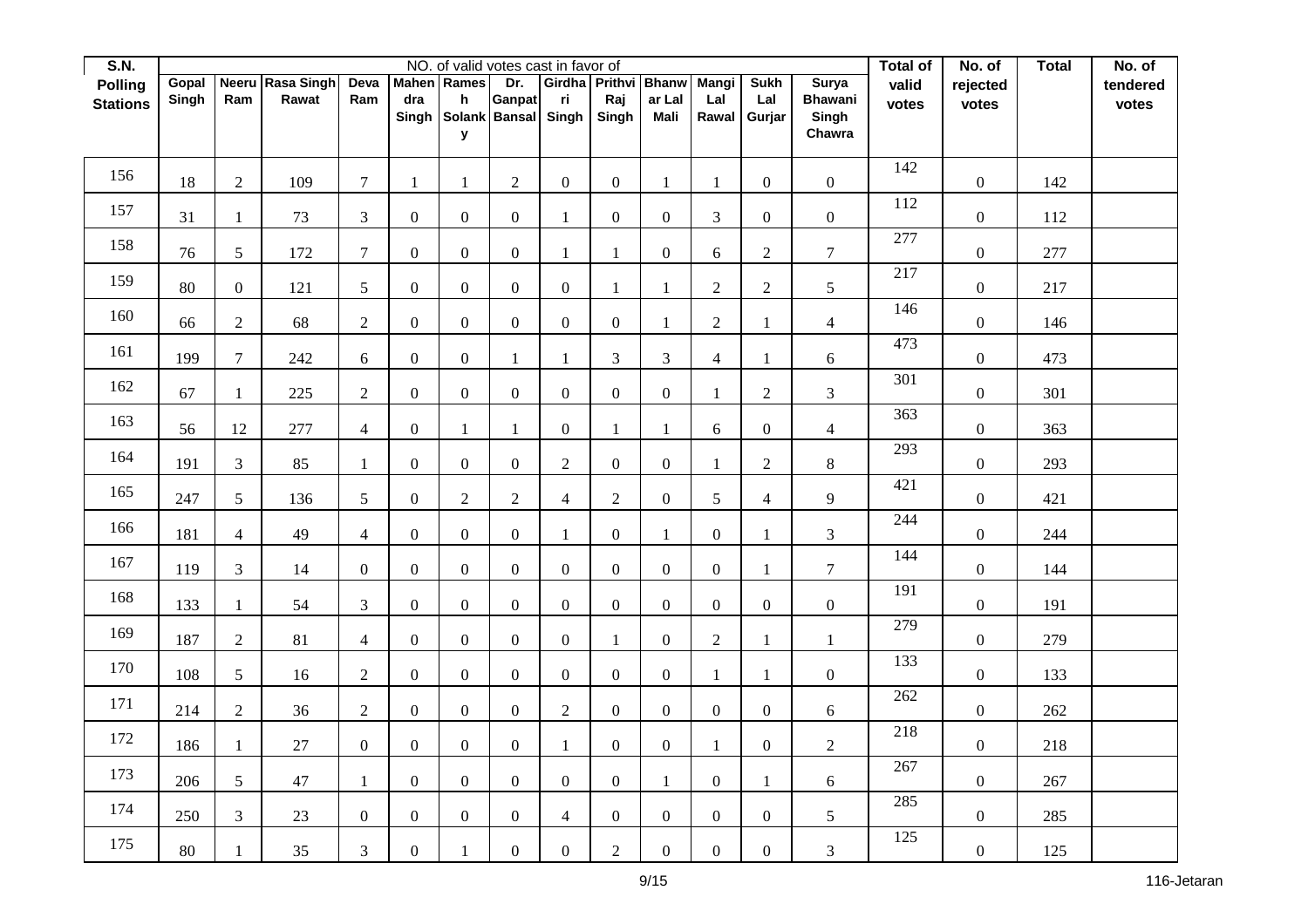| S.N.            |        |                  |                  |                  |                  |                  | NO. of valid votes cast in favor of |                |                      |                  |                  |                  |                 | Total of | No. of           | <b>Total</b> | No. of   |
|-----------------|--------|------------------|------------------|------------------|------------------|------------------|-------------------------------------|----------------|----------------------|------------------|------------------|------------------|-----------------|----------|------------------|--------------|----------|
| <b>Polling</b>  | Gopal  |                  | Neeru Rasa Singh | Deva             | <b>Mahen</b>     | Rames            | Dr.                                 |                | Girdha Prithvi Bhanw |                  | <b>Mangi</b>     | <b>Sukh</b>      | Surya           | valid    | rejected         |              | tendered |
| <b>Stations</b> | Singh  | Ram              | Rawat            | Ram              | dra              | h                | Ganpat                              | ri<br>Singh    | Raj                  | ar Lal<br>Mali   | Lal              | Lal              | <b>Bhawani</b>  | votes    | votes            |              | votes    |
|                 |        |                  |                  |                  | Singh            | У                | Solank Bansal                       |                | Singh                |                  | Rawal            | Gurjar           | Singh<br>Chawra |          |                  |              |          |
|                 |        |                  |                  |                  |                  |                  |                                     |                |                      |                  |                  |                  |                 |          |                  |              |          |
| 176             | 95     | $\overline{4}$   | 127              | $\overline{4}$   | $\overline{2}$   | $\mathbf{0}$     | $\boldsymbol{0}$                    | $\mathbf{1}$   | $\sqrt{2}$           | $\mathbf{1}$     | $\overline{2}$   | $\overline{2}$   | 6               | 246      | $\boldsymbol{0}$ | 246          |          |
| 177             |        |                  |                  |                  |                  |                  |                                     |                |                      |                  |                  |                  |                 | 176      |                  |              |          |
|                 | 151    | $\overline{2}$   | 17               | 1                | $\boldsymbol{0}$ | $\mathbf{0}$     | $\boldsymbol{0}$                    | $\mathbf{0}$   | $\mathbf{0}$         | $\boldsymbol{0}$ | 1                | $\overline{0}$   | $\overline{4}$  | 69       | $\boldsymbol{0}$ | 176          |          |
| 178             | 8      | $\mathbf{0}$     | 58               | $\mathbf{1}$     | $\boldsymbol{0}$ | $\mathbf{0}$     | $\mathbf{0}$                        | $\mathbf{1}$   | $\mathbf{0}$         | $\boldsymbol{0}$ | $\boldsymbol{0}$ | $\boldsymbol{0}$ | $\mathbf{1}$    |          | $\boldsymbol{0}$ | 69           |          |
| 179             | 212    | $\mathfrak{Z}$   | 14               | 1                | $\boldsymbol{0}$ | $\mathbf{0}$     | $\boldsymbol{0}$                    | $\overline{0}$ | $\overline{0}$       | $\mathbf{0}$     | 1                | $\boldsymbol{0}$ | $\mathfrak{Z}$  | 234      | $\boldsymbol{0}$ | 234          |          |
| 180             | 191    | $\,8\,$          | 87               | 6                | $\mathbf{1}$     | $\mathbf{1}$     | 1                                   | $\mathbf{1}$   | $\mathbf{1}$         | $\overline{2}$   | $\overline{c}$   | $\sqrt{2}$       | 11              | 314      | $\boldsymbol{0}$ | 314          |          |
| 181             | 397    | 14               | 54               | $\overline{3}$   | $\mathbf{1}$     | $\mathbf{0}$     | $\overline{0}$                      | $\overline{2}$ | $\mathbf{1}$         | $\boldsymbol{0}$ | 1                | $\overline{4}$   | 10              | 487      | $\boldsymbol{0}$ | 487          |          |
| 182             | 39     | -1               | 67               | $\mathfrak{Z}$   | $\boldsymbol{0}$ | $\boldsymbol{0}$ | $\boldsymbol{0}$                    | $\mathfrak{Z}$ | $\mathbf{0}$         | $\boldsymbol{0}$ | 1                | $\boldsymbol{0}$ | $\overline{2}$  | 116      | $\boldsymbol{0}$ | 116          |          |
| 183             | 154    | $\overline{c}$   | 136              | $\overline{2}$   | $\boldsymbol{0}$ | $\mathbf{0}$     | $\boldsymbol{0}$                    | 1              | $\boldsymbol{0}$     | $\mathbf{1}$     | 3                | $\sqrt{2}$       | 1               | 302      | $\boldsymbol{0}$ | 302          |          |
| 184             | 39     | $\mathbf{1}$     | 132              | $\overline{4}$   | $\boldsymbol{0}$ | $\boldsymbol{0}$ | 1                                   | $\mathbf{1}$   | $\mathbf{0}$         | $\mathbf{1}$     | $\overline{0}$   | $\mathbf{0}$     | 6               | 185      | $\boldsymbol{0}$ | 185          |          |
| 185             | 125    | $\boldsymbol{6}$ | 122              | 11               | $\mathbf{1}$     | $\sqrt{2}$       | $\overline{0}$                      | $\overline{c}$ | $\mathfrak 3$        | $\boldsymbol{0}$ | $\overline{4}$   | $\mathfrak{Z}$   | 11              | 290      | $\boldsymbol{0}$ | 290          |          |
| 186             | 17     | $\mathbf{1}$     | 66               | $\mathfrak{Z}$   | $\mathbf{1}$     | $\mathbf{1}$     | 1                                   | $\mathbf{1}$   | $\mathbf{1}$         | $\mathbf{1}$     | $\overline{4}$   | $\mathbf{0}$     | $\sqrt{5}$      | 102      | $\boldsymbol{0}$ | 102          |          |
| 187             | 273    | $\mathfrak{S}$   | 21               | $\mathfrak{Z}$   | $\mathbf{1}$     | $\mathbf{0}$     | $\boldsymbol{0}$                    | $\overline{2}$ | $\mathbf{0}$         | $\boldsymbol{0}$ | $\overline{0}$   | $\mathbf{1}$     | 9               | 315      | $\boldsymbol{0}$ | 315          |          |
| 188             | 107    | $\overline{3}$   | 106              | $\mathbf{1}$     | $\boldsymbol{0}$ | 1                | $\boldsymbol{0}$                    | 5              | $\mathbf{1}$         | $\boldsymbol{0}$ | $\overline{2}$   | $\mathbf{1}$     | $\overline{7}$  | 234      | $\boldsymbol{0}$ | 234          |          |
| 189             | 168    | 9                | 102              | $\sqrt{2}$       | $\mathbf{1}$     | $\boldsymbol{0}$ | $\boldsymbol{0}$                    | $\mathbf{1}$   | $\sqrt{2}$           | $\mathbf{1}$     | $\overline{2}$   | $\boldsymbol{0}$ | $8\,$           | 296      | $\boldsymbol{0}$ | 296          |          |
| 190             | 346    | $5\overline{)}$  | 21               | $\mathbf{1}$     | $\boldsymbol{0}$ | $\boldsymbol{0}$ | $\boldsymbol{0}$                    | $\mathbf{1}$   | $\mathbf{1}$         | $\boldsymbol{0}$ | $\mathbf{1}$     | $\mathbf{1}$     | 13              | 390      | $\boldsymbol{0}$ | 390          |          |
| 191             | 55     | $\overline{4}$   | 307              | $\tau$           | 1                | 1                | 1                                   | $\overline{4}$ | $\mathbf{1}$         | 1                | $\overline{4}$   | $\sqrt{2}$       | $\mathfrak{Z}$  | 391      | $\boldsymbol{0}$ | 391          |          |
| 192             | 204    | $\mathfrak{Z}$   | 123              | $\overline{0}$   | $\boldsymbol{0}$ | $\mathbf{0}$     | $\mathbf{1}$                        | 3              | $\mathbf{1}$         | $\overline{2}$   | 5                | $\sqrt{2}$       | $10\,$          | 354      | $\boldsymbol{0}$ | 354          |          |
| 193             | 146    | $\overline{2}$   | 118              | $\overline{3}$   | $\boldsymbol{0}$ | $\mathbf{0}$     | 1                                   | $\overline{3}$ | $\mathbf{1}$         | 1                | 3                | $\boldsymbol{0}$ | $7\overline{ }$ | 285      | $\boldsymbol{0}$ | 285          |          |
| 194             | $77\,$ | $\mathbf{1}$     | 52               | $\boldsymbol{0}$ | $\boldsymbol{0}$ | $\overline{0}$   | 1                                   | $\overline{2}$ | $\mathbf{1}$         | $\overline{c}$   | $\overline{4}$   | $\mathbf{1}$     | 6               | 147      | $\boldsymbol{0}$ | 147          |          |
| 195             | 176    | $\tau$           | 169              | $8\,$            | $\mathbf{1}$     | $\mathbf{1}$     | $\boldsymbol{0}$                    | $\overline{c}$ | $\boldsymbol{0}$     | $\overline{2}$   | 3                | $\sqrt{2}$       | 9               | 380      | $\boldsymbol{0}$ | 380          |          |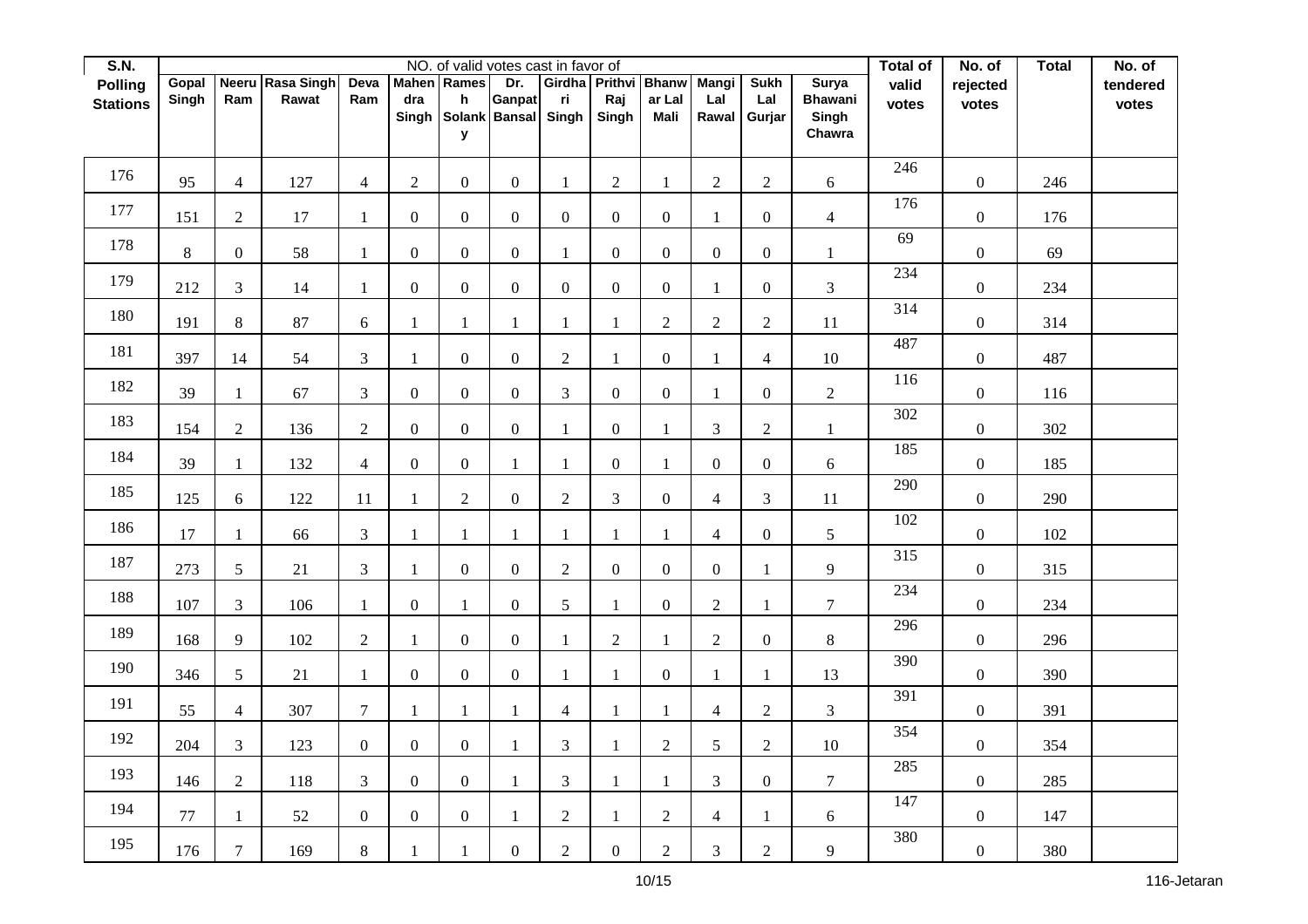| S.N.            |        |                  |                  |                  |                  |                  | NO. of valid votes cast in favor of |                |                      |                  |                  |                  |                         | Total of | No. of           | <b>Total</b> | No. of   |
|-----------------|--------|------------------|------------------|------------------|------------------|------------------|-------------------------------------|----------------|----------------------|------------------|------------------|------------------|-------------------------|----------|------------------|--------------|----------|
| <b>Polling</b>  | Gopal  |                  | Neeru Rasa Singh | Deva             | <b>Mahen</b>     | Rames            | Dr.                                 |                | Girdha Prithvi Bhanw |                  | <b>Mangi</b>     | <b>Sukh</b>      | Surya                   | valid    | rejected         |              | tendered |
| <b>Stations</b> | Singh  | Ram              | Rawat            | Ram              | dra<br>Singh     | h                | Ganpat<br>Solank Bansal             | ri<br>Singh    | Raj<br>Singh         | ar Lal<br>Mali   | Lal<br>Rawal     | Lal<br>Gurjar    | <b>Bhawani</b><br>Singh | votes    | votes            |              | votes    |
|                 |        |                  |                  |                  |                  | У                |                                     |                |                      |                  |                  |                  | Chawra                  |          |                  |              |          |
|                 |        |                  |                  |                  |                  |                  |                                     |                |                      |                  |                  |                  |                         |          |                  |              |          |
| 196             | 90     | $\overline{2}$   | 103              | $\mathbf{1}$     | $\mathbf{1}$     | $\mathbf{0}$     | $\boldsymbol{0}$                    | $\overline{3}$ | $\overline{0}$       | $\mathbf{1}$     | $\overline{0}$   | $\mathbf{0}$     | 14                      | 215      | $\boldsymbol{0}$ | 215          |          |
| 197             | 188    | $\boldsymbol{6}$ | 138              | $\overline{7}$   | $\mathfrak{Z}$   | 1                | $\mathbf{1}$                        | 3              | $\overline{4}$       | $\mathbf{1}$     | $\tau$           | 5                | 21                      | 385      | $\boldsymbol{0}$ | 385          |          |
| 198             | 197    | 6                | 176              | 9                | $\mathfrak{Z}$   | $\mathbf{0}$     | $\boldsymbol{0}$                    | $\overline{c}$ | $\sqrt{2}$           | 4                | 3                | $\overline{4}$   | 20                      | 426      | $\boldsymbol{0}$ | 426          |          |
| 199             | 50     | $\overline{2}$   | 87               | $\overline{3}$   | $\boldsymbol{0}$ | $\mathbf{0}$     | $\boldsymbol{0}$                    | $\overline{2}$ | $\mathbf{1}$         | $\mathbf{0}$     | $\overline{0}$   | $\mathbf{2}$     | 5 <sup>5</sup>          | 152      | $\boldsymbol{0}$ | 152          |          |
| 200             | 69     | $\mathfrak{Z}$   | 172              | $\sqrt{2}$       | $\boldsymbol{0}$ | $\mathbf{1}$     | $\boldsymbol{0}$                    | $\overline{2}$ | $\mathbf{1}$         | 4                | $\overline{4}$   | $\overline{2}$   | 14                      | 274      | $\boldsymbol{0}$ | 274          |          |
| 201             | 118    | $\overline{4}$   | 90               | $\mathbf{1}$     | $\boldsymbol{0}$ | $\mathbf{0}$     | $\overline{2}$                      | 5              | $\mathbf{1}$         | $\mathbf{0}$     | $\overline{0}$   | $\overline{2}$   | $\overline{4}$          | 227      | $\boldsymbol{0}$ | 227          |          |
| 202             | 90     | $\mathbf{0}$     | 43               | $\boldsymbol{0}$ | $\boldsymbol{0}$ | $\boldsymbol{0}$ | $\boldsymbol{0}$                    | 17             | $\mathbf{1}$         | 1                | $\overline{0}$   | $\boldsymbol{0}$ | $\overline{0}$          | 152      | $\boldsymbol{0}$ | 152          |          |
| 203             | 125    | $\overline{4}$   | 35               | 1                | $\boldsymbol{0}$ | $\mathbf{0}$     | $\overline{2}$                      | $\overline{2}$ | $\mathbf{1}$         | $\boldsymbol{0}$ | $\boldsymbol{0}$ | 5                | $10\,$                  | 185      | $\boldsymbol{0}$ | 185          |          |
| 204             | 244    | 6                | 80               | $\overline{4}$   | $\overline{2}$   | $\mathbf{1}$     | $\boldsymbol{0}$                    | 6              | $\mathbf{0}$         | $\mathbf{0}$     | $\overline{0}$   | $\mathbf{1}$     | 13                      | 357      | $\boldsymbol{0}$ | 357          |          |
| 205             | $11\,$ | $\boldsymbol{2}$ | 81               | $\mathfrak{S}$   | $\mathbf{1}$     | $\overline{0}$   | $\overline{c}$                      | 3              | $\mathbf{1}$         | $\overline{0}$   | 5                | $\sqrt{2}$       | $\mathfrak{Z}$          | 116      | $\boldsymbol{0}$ | 116          |          |
| 206             | 206    | $\overline{7}$   | 18               | $\sqrt{2}$       | $\boldsymbol{0}$ | $\mathbf{0}$     | 1                                   | $\mathbf{1}$   | $\boldsymbol{0}$     | $\overline{c}$   | $\overline{c}$   | $\overline{4}$   | 13                      | 256      | $\boldsymbol{0}$ | 256          |          |
| 207             | 218    | $\mathfrak{Z}$   | 56               | $\mathbf{1}$     | $\mathbf{1}$     | 1                | $\boldsymbol{0}$                    | $\overline{7}$ | $\mathbf{0}$         | $\mathbf{1}$     | $\overline{2}$   | $\mathbf{1}$     | $\overline{7}$          | 298      | $\boldsymbol{0}$ | 298          |          |
| 208             | 124    | $\overline{4}$   | 139              | 5                | $\mathbf{1}$     | 1                | $\boldsymbol{0}$                    | $\mathbf{1}$   | $\mathbf{0}$         | 3                | 8                | 1                | 6                       | 293      | $\boldsymbol{0}$ | 293          |          |
| 209             | 34     | $\mathfrak{Z}$   | 304              | $\overline{7}$   | $\boldsymbol{0}$ | $\boldsymbol{0}$ | $\boldsymbol{0}$                    | $\mathbf{0}$   | $\sqrt{2}$           | $\overline{2}$   | 5                | $\mathfrak{Z}$   | $\mathfrak{S}$          | 365      | $\boldsymbol{0}$ | 365          |          |
| 210             | 52     | 5                | 225              | 6                | $\mathbf{1}$     | $\mathbf{1}$     | $\boldsymbol{0}$                    | $\overline{c}$ | $\mathbf{0}$         | $\mathbf{1}$     | $\overline{c}$   | $\mathfrak{Z}$   | $\overline{3}$          | 301      | $\boldsymbol{0}$ | 301          |          |
| 211             | 56     | 5                | $\mathbf{98}$    | $\mathfrak{Z}$   | 1                | $\overline{0}$   | $\mathbf{0}$                        | $\mathbf{1}$   | $\boldsymbol{0}$     | $\mathbf{0}$     | $\mathbf{1}$     | $\overline{2}$   | $8\,$                   | 175      | $\boldsymbol{0}$ | 175          |          |
| 212             | 68     | $\tau$           | 217              | 8                | $\mathfrak{Z}$   | $\boldsymbol{0}$ | $\mathbf{1}$                        | $\overline{4}$ | $\mathfrak{Z}$       | 5                | $\overline{4}$   | $\sqrt{2}$       | 13                      | 335      | $\boldsymbol{0}$ | 335          |          |
| 213             | 255    | $\overline{4}$   | 108              | 5                | $\mathbf{1}$     | $\boldsymbol{0}$ | $\boldsymbol{0}$                    | $\overline{2}$ | $\mathbf{1}$         | 1                | 3                | $\mathbf{1}$     | $\overline{4}$          | 385      | $\boldsymbol{0}$ | 385          |          |
| 214             | 132    | 6                | 123              | $\sqrt{2}$       | $\mathbf{1}$     | $\mathbf{1}$     | $\mathbf{0}$                        | $\overline{4}$ | $\mathbf{1}$         | 1                | 1                | 5                | 14                      | 291      | $\boldsymbol{0}$ | 291          |          |
| 215             | 19     | 1                | 181              | 9                | 3                | $\mathbf{1}$     | $\boldsymbol{0}$                    | $\overline{0}$ | $\boldsymbol{0}$     | $\overline{4}$   | $\mathfrak{Z}$   | $\mathbf{1}$     | $8\,$                   | 230      | $\boldsymbol{0}$ | 230          |          |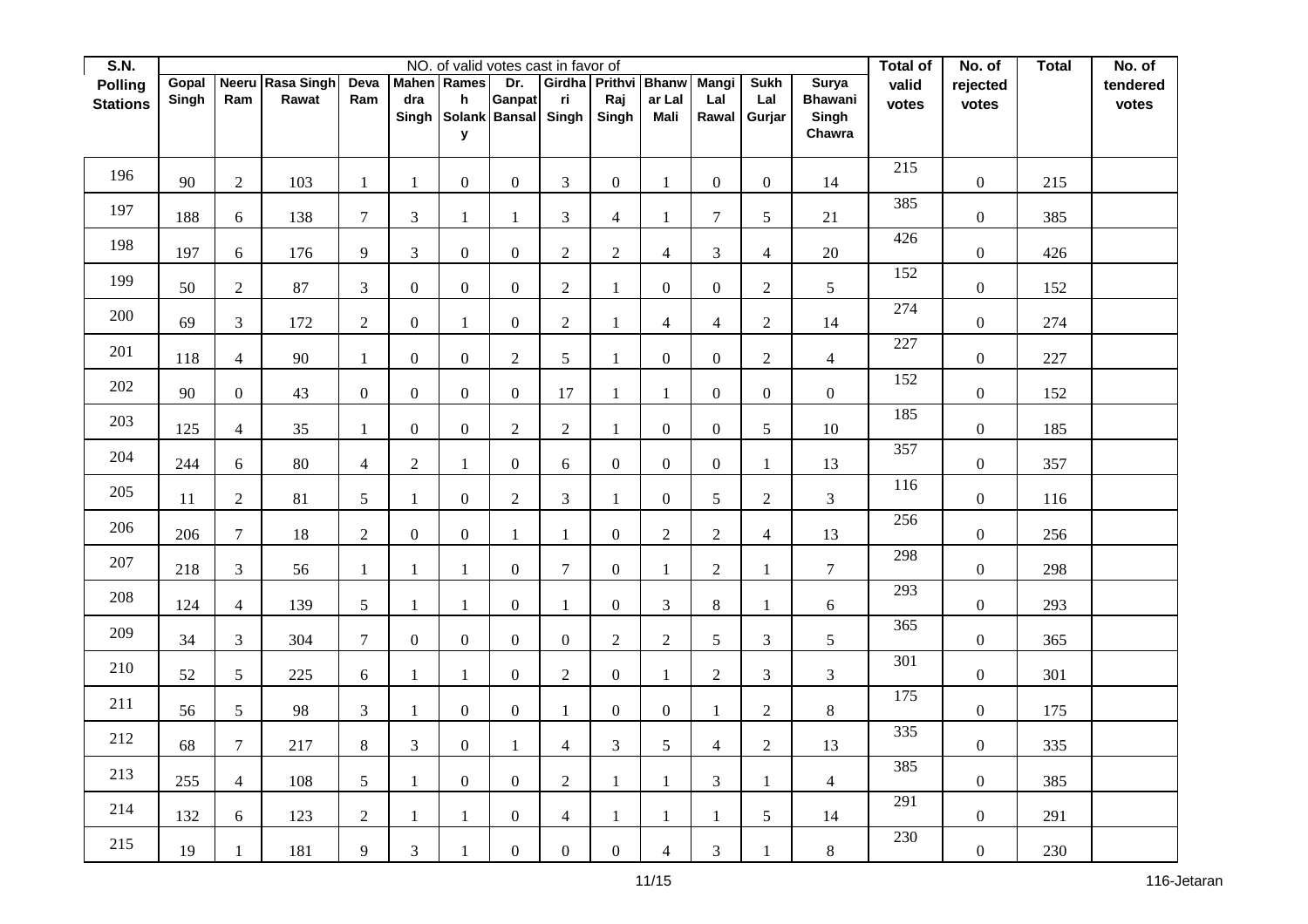| S.N.            |       |                 |                  |                  |                  |                  | NO. of valid votes cast in favor of |                |                             |                  |                  |                             |                         | Total of | No. of           | <b>Total</b> | No. of   |
|-----------------|-------|-----------------|------------------|------------------|------------------|------------------|-------------------------------------|----------------|-----------------------------|------------------|------------------|-----------------------------|-------------------------|----------|------------------|--------------|----------|
| <b>Polling</b>  | Gopal |                 | Neeru Rasa Singh | Deva             | <b>Mahen</b>     | Rames            | Dr.                                 |                | Girdha Prithvi Bhanw        |                  | <b>Mangi</b>     | <b>Sukh</b>                 | Surya                   | valid    | rejected         |              | tendered |
| <b>Stations</b> | Singh | Ram             | Rawat            | Ram              | dra<br>Singh     | h                | Ganpat<br>Solank Bansal Singh       | ri             | Raj<br>Singh                | ar Lal<br>Mali   | Lal<br>Rawal     | Lal<br>Gurjar               | <b>Bhawani</b><br>Singh | votes    | votes            |              | votes    |
|                 |       |                 |                  |                  |                  | У                |                                     |                |                             |                  |                  |                             | Chawra                  |          |                  |              |          |
|                 |       |                 |                  |                  |                  |                  |                                     |                |                             |                  |                  |                             |                         |          |                  |              |          |
| 216             | 99    | $5\overline{)}$ | 111              | $5\overline{)}$  | $\boldsymbol{0}$ | $\mathbf{0}$     | $\boldsymbol{0}$                    | 10             | $\mathbf{1}$                | $\mathbf{0}$     | 1                | $\overline{2}$              | $\overline{3}$          | 237      | $\boldsymbol{0}$ | 237          |          |
| 217             | 181   | $\overline{7}$  | 48               | $\mathfrak{Z}$   | $\boldsymbol{0}$ | $\mathbf{1}$     | $\mathbf{0}$                        | 3              | $\mathbf{0}$                | $\boldsymbol{0}$ | 1                | $\boldsymbol{0}$            | $8\,$                   | 252      | $\boldsymbol{0}$ | 252          |          |
| 218             | 258   | $\overline{4}$  | 110              | $\sqrt{2}$       | $\boldsymbol{0}$ | $\mathbf{1}$     | $\overline{2}$                      | 5              | $\boldsymbol{0}$            | $\mathbf{1}$     | $\mathfrak{Z}$   | $\sqrt{2}$                  | $8\,$                   | 396      | $\boldsymbol{0}$ | 396          |          |
| 219             | 102   | 1               | 98               | $\overline{4}$   | $\overline{2}$   | $\mathbf{1}$     | $\boldsymbol{0}$                    | $\mathbf{1}$   | $\mathbf{1}$                | $\overline{4}$   | $\overline{2}$   | $\overline{2}$              | 12                      | 230      | $\boldsymbol{0}$ | 230          |          |
| 220             | 79    | $\overline{2}$  | 48               | $\mathbf{1}$     | $\boldsymbol{0}$ | $\mathbf{0}$     | $\boldsymbol{0}$                    | $\mathbf{0}$   | $\mathbf{1}$                | $\boldsymbol{0}$ | $\overline{4}$   | $\mathbf{1}$                | $\overline{4}$          | 140      | $\boldsymbol{0}$ | 140          |          |
| 221             | 210   | $\mathfrak{Z}$  | 111              | $\overline{2}$   | $\boldsymbol{0}$ | 1                | $\mathbf{1}$                        | 3              | $\boldsymbol{0}$            | $\mathbf{1}$     | 3                | $\mathbf{0}$                | 6                       | 341      | $\boldsymbol{0}$ | 341          |          |
| 222             | 149   | $8\,$           | 64               | $\overline{2}$   | $\boldsymbol{0}$ | $\mathbf{1}$     | $\boldsymbol{0}$                    | $\overline{3}$ | $\mathbf{1}$                | $\mathbf{0}$     | $\overline{0}$   | $\ensuremath{\mathfrak{Z}}$ | 6                       | 237      | $\boldsymbol{0}$ | 237          |          |
| 223             | 84    | $\mathfrak{Z}$  | 54               | $\boldsymbol{0}$ | $\boldsymbol{0}$ | $\mathbf{0}$     | $\boldsymbol{0}$                    | $\mathbf{1}$   | $\boldsymbol{0}$            | $\boldsymbol{0}$ | $\boldsymbol{0}$ | $\boldsymbol{0}$            | $\overline{2}$          | 144      | $\boldsymbol{0}$ | 144          |          |
| 224             | 98    | $\mathbf{1}$    | 13               | $\mathbf{1}$     | $\boldsymbol{0}$ | $\mathbf{1}$     | 1                                   | 6              | $\mathbf{0}$                | $\mathbf{1}$     | $\overline{4}$   | $\mathbf{1}$                | $\overline{4}$          | 131      | $\boldsymbol{0}$ | 131          |          |
| 225             | 90    | $\overline{4}$  | 110              | $\boldsymbol{0}$ | 1                | 1                | $\mathbf{1}$                        | $\overline{4}$ | $\mathbf{1}$                | $\boldsymbol{0}$ | 3                | $\sqrt{2}$                  | 13                      | 230      | $\boldsymbol{0}$ | 230          |          |
| 226             | 244   | $\mathfrak{Z}$  | 115              | $\sqrt{2}$       | $\boldsymbol{0}$ | $\mathbf{1}$     | $\overline{c}$                      | $\mathbf{1}$   | $\mathbf{1}$                | $\boldsymbol{0}$ | 1                | $\overline{2}$              | $\tau$                  | 379      | $\boldsymbol{0}$ | 379          |          |
| 227             | 126   | $\overline{0}$  | 96               | $\mathbf{1}$     | $\mathbf{1}$     | 1                | $\boldsymbol{0}$                    | $\mathbf{1}$   | $\mathbf{1}$                | $\boldsymbol{0}$ | $\overline{0}$   | $\mathbf{0}$                | 5                       | 232      | $\boldsymbol{0}$ | 232          |          |
| 228             | 119   | $\mathbf{1}$    | 42               | $\overline{2}$   | $\mathbf{1}$     | $\mathbf{0}$     | 1                                   | $\overline{2}$ | $\mathbf{0}$                | $\mathbf{0}$     | $\overline{0}$   | $\mathbf{1}$                | $\overline{4}$          | 173      | $\boldsymbol{0}$ | 173          |          |
| 229             | 39    | $\sqrt{2}$      | 77               | $\sqrt{2}$       | $\sqrt{2}$       | $\boldsymbol{0}$ | $\boldsymbol{0}$                    | $\overline{4}$ | $\boldsymbol{0}$            | $\boldsymbol{0}$ | $\overline{2}$   | 6                           | $\mathfrak{Z}$          | 137      | $\boldsymbol{0}$ | 137          |          |
| 230             | 170   | 11              | 69               | $\sqrt{2}$       | $\boldsymbol{0}$ | $\mathbf{0}$     | $\boldsymbol{0}$                    | $\mathbf{1}$   | $\mathbf{1}$                | $\mathbf{0}$     | $\overline{0}$   | $\mathfrak{Z}$              | $\overline{2}$          | 259      | $\boldsymbol{0}$ | 259          |          |
| 231             | 222   | $11$            | 66               | $\mathfrak{Z}$   | $\mathbf{0}$     | $\overline{0}$   | $\mathbf{0}$                        | $\mathbf{1}$   | $\boldsymbol{0}$            | $\boldsymbol{0}$ | $\overline{0}$   | $\mathbf{1}$                | 5                       | 309      | $\boldsymbol{0}$ | 309          |          |
| 232             | 170   | $8\,$           | 35               | $\mathbf{1}$     | $\boldsymbol{0}$ | $\mathbf{0}$     | $\boldsymbol{0}$                    | $\overline{0}$ | $\mathbf{0}$                | $\boldsymbol{0}$ | 1                | $\mathbf{1}$                | $\overline{2}$          | 218      | $\boldsymbol{0}$ | 218          |          |
| 233             | 112   | 16              | 63               | $\mathbf{1}$     | $\boldsymbol{0}$ | $\mathbf{0}$     | $\boldsymbol{0}$                    | $\overline{0}$ | $\boldsymbol{0}$            | $\mathbf{0}$     | $\overline{0}$   | 3                           | 1                       | 196      | $\boldsymbol{0}$ | 196          |          |
| 234             | 372   | 14              | 149              | $\mathfrak{Z}$   | $\mathbf{1}$     | $\overline{0}$   | $\mathbf{0}$                        | 3              | $\ensuremath{\mathfrak{Z}}$ | 1                | 5                | $\sqrt{2}$                  | 9                       | 562      | $\boldsymbol{0}$ | 562          |          |
| 235             | 110   | 76              | 59               | $\overline{4}$   | $\boldsymbol{0}$ | $\boldsymbol{0}$ | $\boldsymbol{0}$                    | $\mathbf{1}$   | $\boldsymbol{0}$            |                  |                  | $\overline{4}$              | $\boldsymbol{6}$        | 262      | $\boldsymbol{0}$ | 262          |          |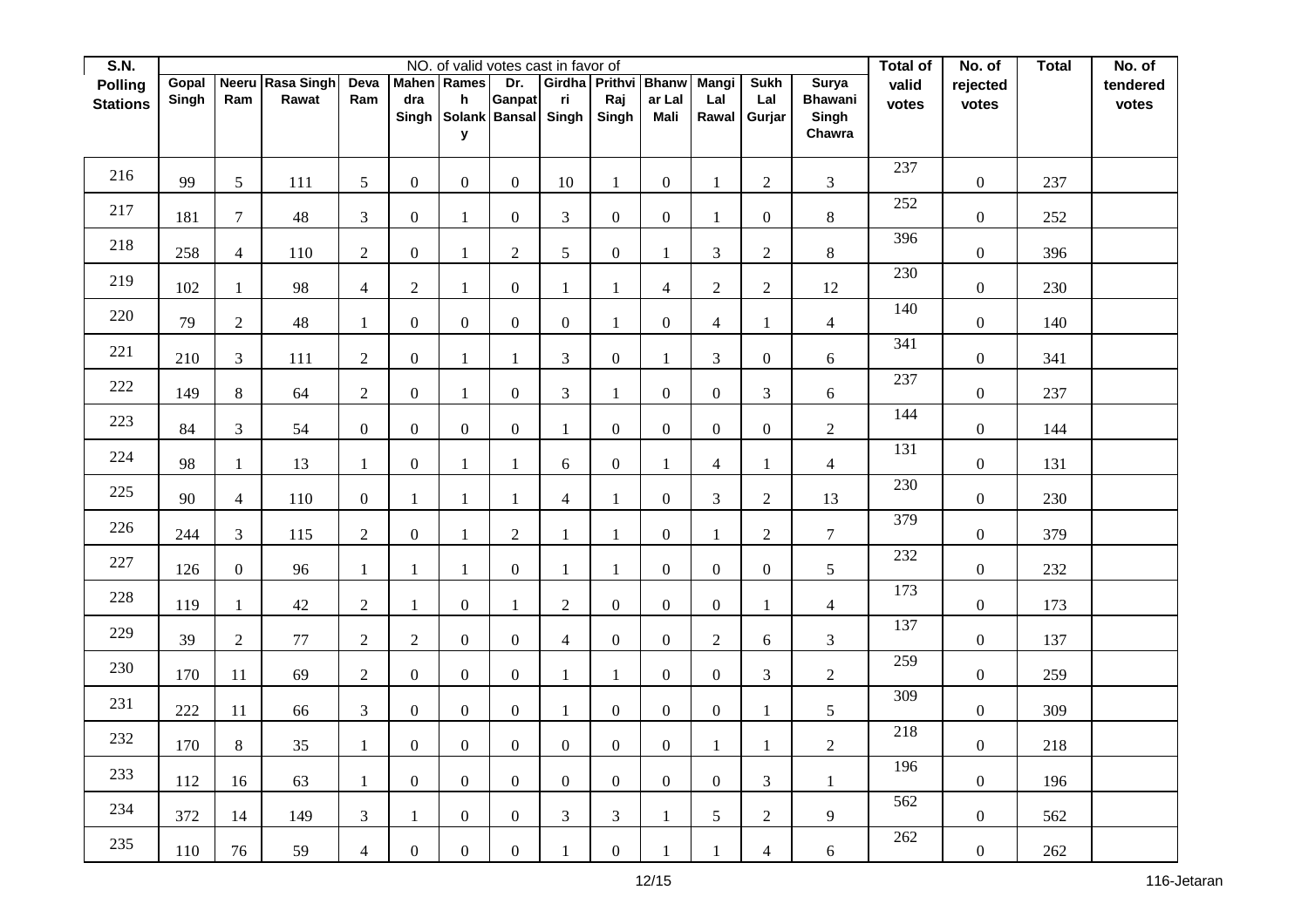| <b>S.N.</b>     |                | NO. of valid votes cast in favor of |                           |                |                |                  |                      |     |                  |                                |                  |                    |                         |       |                | <b>Total</b> | No. of   |
|-----------------|----------------|-------------------------------------|---------------------------|----------------|----------------|------------------|----------------------|-----|------------------|--------------------------------|------------------|--------------------|-------------------------|-------|----------------|--------------|----------|
| <b>Polling</b>  | Gopal<br>Singh | Ram                                 | Neeru Rasa Singh<br>Rawat | Deva<br>Ram    | dra            | Mahen Rames<br>h | Dr.<br><b>Ganpat</b> | ri. | Raj              | Girdha Prithvi Bhanw<br>ar Lal | Mangi<br>Lal     | <b>Sukh</b><br>Lal | Surya<br><b>Bhawani</b> | valid | rejected       |              | tendered |
| <b>Stations</b> |                |                                     |                           |                | Singh          |                  | Solank Bansal Singh  |     | Singh            | Mali                           | Rawal            | Gurjar             | Singh                   | votes | votes          |              | votes    |
|                 |                |                                     |                           |                |                | У                |                      |     |                  |                                |                  |                    | Chawra                  |       |                |              |          |
| 236             | 162            | 3                                   | 52                        |                | $\mathbf{0}$   | $\overline{0}$   | $\mathbf{0}$         |     | $\overline{0}$   |                                | $\boldsymbol{0}$ | $\boldsymbol{0}$   | $\overline{2}$          | 222   | $\overline{0}$ | 222          |          |
| 237             | 101            | 5                                   | 120                       | $\overline{2}$ |                | $\overline{0}$   | $\mathbf{0}$         |     | $\overline{0}$   | $\overline{0}$                 |                  | $\overline{4}$     |                         | 236   | $\overline{0}$ | 236          |          |
| 238             | 114            | 3                                   | 101                       | $\overline{4}$ | $\mathbf{1}$   | $\overline{0}$   | $\mathbf{0}$         |     | $\overline{0}$   | $\mathbf{0}$                   | $\boldsymbol{0}$ | $\mathbf{1}$       | $\overline{2}$          | 227   | $\overline{0}$ | 227          |          |
| 239             | 62             | 3                                   | 92                        | $\overline{2}$ | $\mathbf{0}$   | $\overline{0}$   | $\Omega$             | 3   | $\boldsymbol{2}$ |                                | $\overline{2}$   | 3                  | 10                      | 180   | $\overline{0}$ | 180          |          |
| 240             | 108            | 3                                   | 69                        | $\overline{4}$ | $\mathbf{1}$   | $\overline{0}$   |                      | 10  | $\boldsymbol{2}$ | $\overline{2}$                 | 3                | $\mathfrak{Z}$     | 3                       | 209   | $\overline{0}$ | 209          |          |
| 241             | 38             | $\overline{0}$                      | 69                        |                |                | $\overline{0}$   |                      |     | $\overline{0}$   | $\theta$                       | 3                | $\mathbf{1}$       |                         | 116   | $\overline{0}$ | 116          |          |
| 242             | 70             | $\overline{4}$                      | 52                        | $\overline{2}$ | $\mathbf{1}$   | $\Omega$         | $\Omega$             | 3   |                  | $\overline{2}$                 |                  | 3                  | 6                       | 145   | $\overline{0}$ | 145          |          |
| 243             | 91             | $\overline{2}$                      | 33                        |                | $\overline{2}$ |                  | $\Omega$             | 4   | $\overline{0}$   | $\theta$                       |                  |                    | $\overline{4}$          | 140   | $\Omega$       | 140          |          |
| 244             | 104            | 10                                  | 49                        |                | $\mathbf{0}$   | $\overline{2}$   | $\overline{0}$       |     | $\boldsymbol{0}$ |                                |                  | 4                  | 7                       | 180   | $\overline{0}$ | 180          |          |
| 245             | 109            | $\overline{2}$                      | 17                        | 1              | $\mathbf{1}$   | $\overline{0}$   |                      | 3   | 1                | $\Omega$                       | 3                | 77                 | 30                      | 245   | $\overline{0}$ | 245          |          |
| 246             | 30             | $\overline{4}$                      | 215                       | 8              | $\overline{2}$ | 3                | $\overline{2}$       | 4   | $\overline{0}$   | 3                              | $\overline{2}$   | 3                  | 15                      | 291   | $\overline{0}$ | 291          |          |
| 247             | 201            | 20                                  | 189                       | 5              | $\mathbf{1}$   | $\overline{0}$   | $\boldsymbol{0}$     | 3   | $\overline{2}$   | $\overline{4}$                 |                  | 6                  | 15                      | 447   | $\overline{0}$ | 447          |          |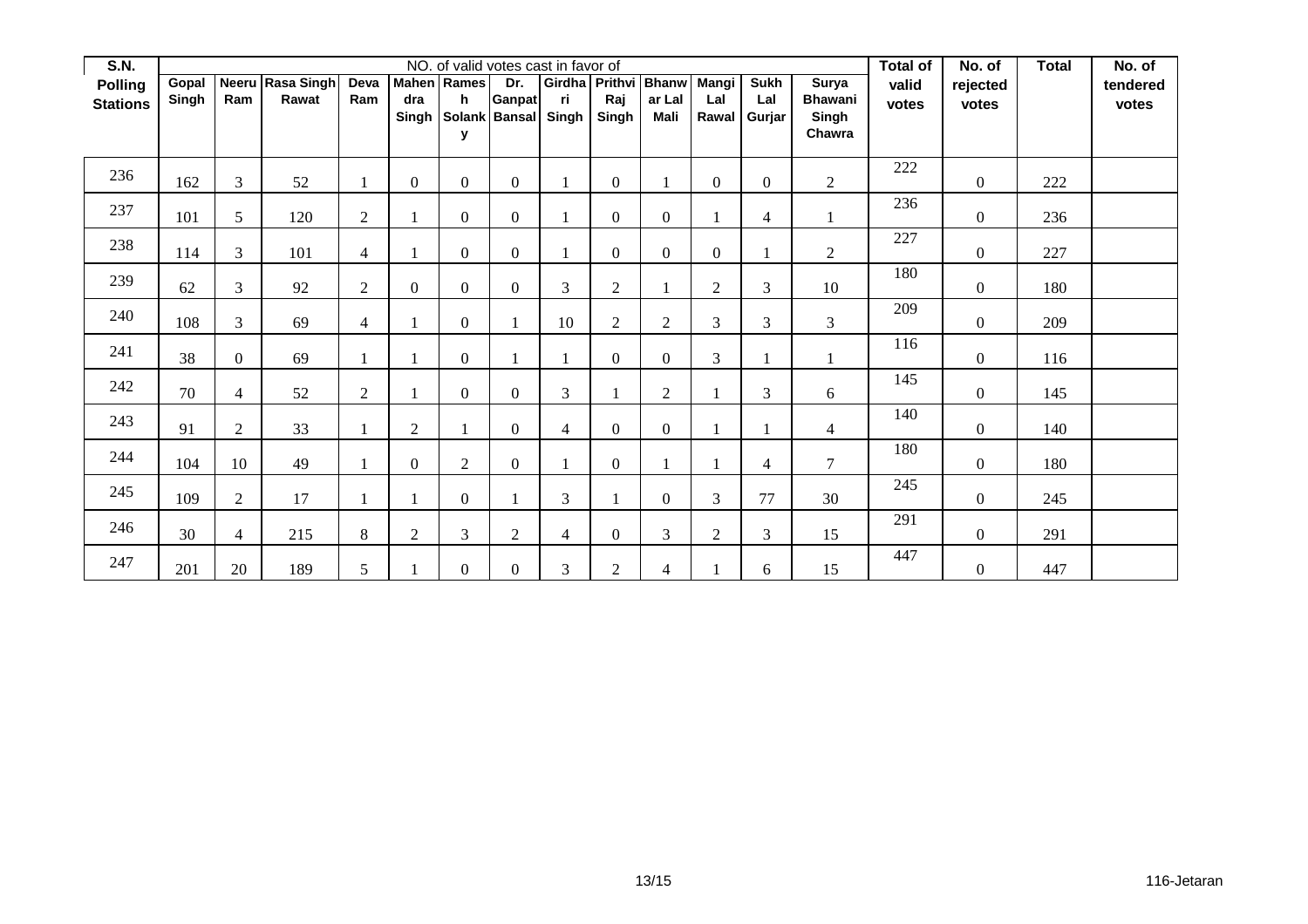| <b>S.N.</b>                                                                 |                | NO. of valid votes cast in favor of<br><b>Total of</b><br>No. of<br>Girdha Prithvi Bhanw |                           |                |                  |                                               |                      |                |                  |                       |                       |                              |                                                   |                |                   | <b>Total</b> | No. of            |
|-----------------------------------------------------------------------------|----------------|------------------------------------------------------------------------------------------|---------------------------|----------------|------------------|-----------------------------------------------|----------------------|----------------|------------------|-----------------------|-----------------------|------------------------------|---------------------------------------------------|----------------|-------------------|--------------|-------------------|
| <b>Polling</b><br><b>Stations</b>                                           | Gopal<br>Singh | Ram                                                                                      | Neeru Rasa Singh<br>Rawat | Deva<br>Ram    | dra<br>Singh     | <b>Mahen</b> Rames<br>h<br>Solank Bansal<br>У | Dr.<br><b>Ganpat</b> | ri<br>Singh    | Raj<br>Singh     | ar Lal<br><b>Mali</b> | Mangi<br>Lal<br>Rawal | <b>Sukh</b><br>Lal<br>Gurjar | <b>Surya</b><br><b>Bhawani</b><br>Singh<br>Chawra | valid<br>votes | rejected<br>votes |              | tendered<br>votes |
| 248                                                                         | 53             | $\sqrt{5}$                                                                               | 55                        | 1              | $\boldsymbol{0}$ | $\mathbf{0}$                                  | 1                    | 1              | $\mathbf{1}$     | $\sqrt{2}$            | $\mathfrak{Z}$        | $\mathbf{1}$                 | $\overline{4}$                                    | 127            | $\boldsymbol{0}$  | 127          |                   |
| 249                                                                         | 71             | $\mathfrak{Z}$                                                                           | 147                       | $\overline{7}$ | $\mathbf{1}$     | 1                                             | 3                    | 6              | $\mathfrak{Z}$   | $\mathfrak{Z}$        | $\mathfrak{S}$        | $\mathfrak{Z}$               | 17                                                | 270            | $\boldsymbol{0}$  | 270          |                   |
| 250                                                                         | 137            | 10                                                                                       | 198                       | 6              | $\mathbf{1}$     | 5                                             | $\mathbf{0}$         | 9              | $\mathfrak{Z}$   | $\overline{4}$        | $\overline{4}$        | $\sqrt{2}$                   | 6                                                 | 385            | $\boldsymbol{0}$  | 385          |                   |
| 251                                                                         | 117            | $\overline{4}$                                                                           | 126                       | $\overline{4}$ | $\boldsymbol{0}$ | $\mathbf{1}$                                  | $\mathbf{1}$         | 1              | $\mathbf{1}$     | $\boldsymbol{0}$      | $\overline{2}$        | $\boldsymbol{0}$             | $\boldsymbol{6}$                                  | 263            | $\boldsymbol{0}$  | 263          |                   |
| 252                                                                         | 201            | 9                                                                                        | 144                       | 5              | $\mathbf{1}$     | $\overline{0}$                                | 1                    | $\overline{2}$ | $\mathbf{1}$     | $\mathbf{0}$          | $\overline{0}$        | $\mathbf{0}$                 | 5                                                 | 369            | $\boldsymbol{0}$  | 369          |                   |
| 253                                                                         | 65             | $\overline{4}$                                                                           | 185                       | $\mathfrak{S}$ | $\boldsymbol{0}$ | $\mathbf{0}$                                  | $\overline{c}$       | $\overline{4}$ | $\boldsymbol{0}$ | $\overline{2}$        | 3                     | 5                            | $8\,$                                             | 283            | $\boldsymbol{0}$  | 283          |                   |
| <b>Total</b><br>No.of<br>votes<br>recorded<br>at Polling<br><b>Stations</b> | 30711          | 1533                                                                                     | 29802                     | 876            | 187              | 156                                           | 95                   | 466            | 616              | 267                   | 578                   | 506                          | 1821                                              | 67614          | $\bf{0}$          | 67614        |                   |
| Total<br>No.of<br>votes<br>recorded<br>on Postal<br><b>Ballot</b><br>Papers |                |                                                                                          |                           |                |                  |                                               |                      |                |                  |                       |                       |                              |                                                   |                |                   |              |                   |
| Total<br><b>Votes</b><br>polled                                             | 30711          | 1533                                                                                     | 29802                     | 876            | 187              | 156                                           | 95                   | 466            | 616              | 267                   | 578                   | 506                          | 1821                                              | 67614          | $\overline{0}$    | 67614        |                   |

Place- Rajsamand